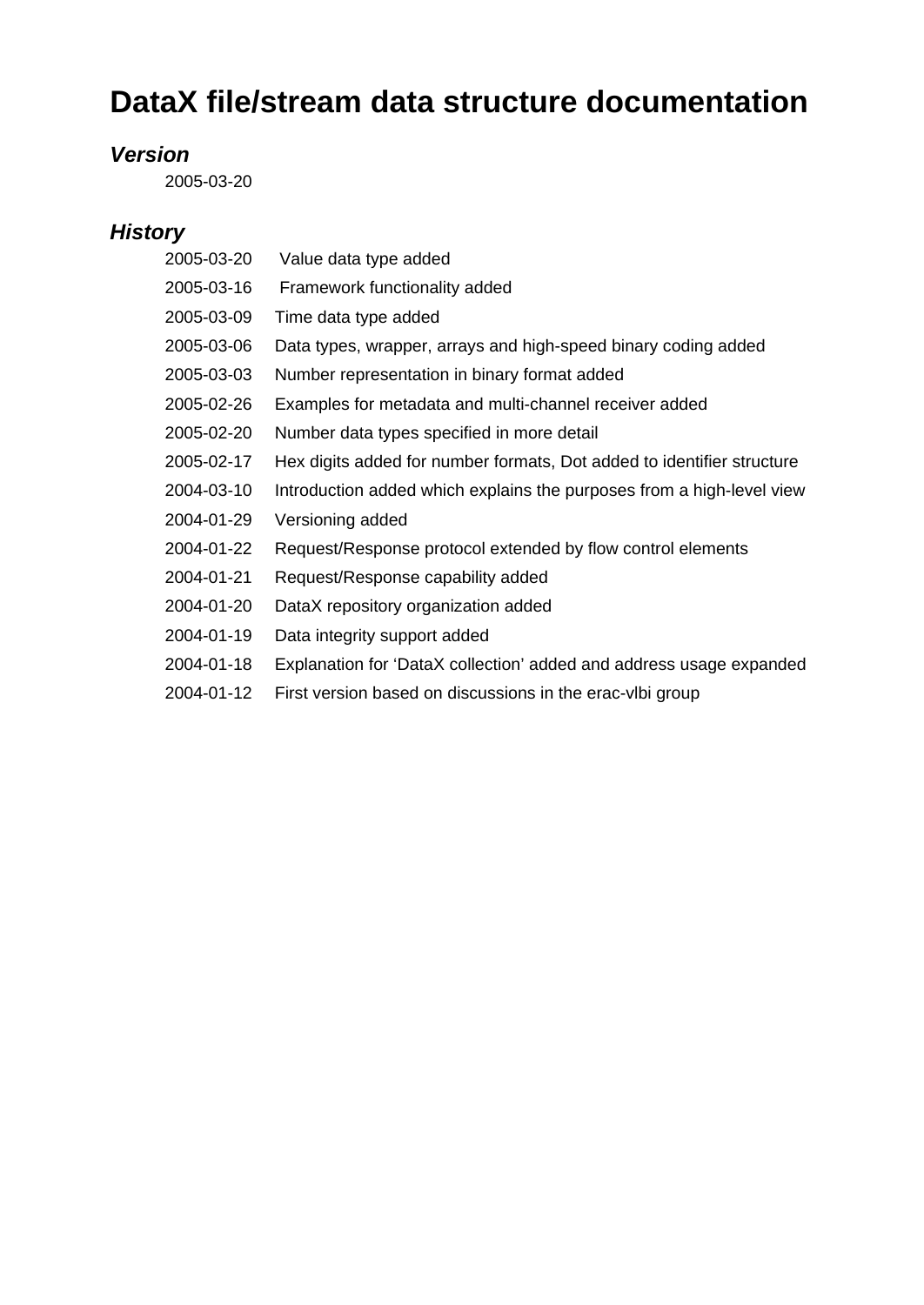## **Credits**

The following people participated in discussions about the content of this document and provided many ideas that have been implemented in the concept:

| Marko Cebokli  | marko.cebokli@mors.si |                              |
|----------------|-----------------------|------------------------------|
| Jim Sky        | radiosky@radiosky.com | web: http://www.radiosky.com |
| David Brodrick | brodrick@fastmail.fm  |                              |

#### Disclaimer

////////////////////////////////////////////////////////////////////////////// // // DataX.pdf: Documentation of the DataX file/stream data structure // ////////////////////////////////////////////////////////////////////////////// // // Author: Eckhard Kantz // eMail: software@wegalink.com // Discussion: [http://groups.yahoo.com/group/erac-vlbi](http://groups.yahoo.com/groups/erac-vlbi) // Motivation: European Radio Astronomy Club (ERAC),<br>// Project ALLBIN http://workshop.eracnet.org/a Project ALLBIN <http://workshop.eracnet.org/allbin.htm> // ////////////////////////////////////////////////////////////////////////////// /\*

This is FREE software

Permission is hereby granted, free of charge, to any person obtaining a copy of this software and associated documentation files (the "Software"), to deal in the Software without restriction, including without limitation the rights to use, copy, modify, merge, publish, distribute, sublicense, and/or sell copies of the Software, and to permit persons to whom the Software is furnished to do so, subject to the following conditions:

There are no conditions imposed on the use of this software.

THE SOFTWARES PROVIDED "AS IS", WITHOUT WARRANTY OF ANY KIND, EXPRESSOR IMPLIED, INCLUDING BUT NOT LIMITED TO THE WARRANTIESOF MERCHANTABILITY, FITNESS FOR A PARTICULAR PURPOSEAND NONINFRINGEMENT. IN NO EVENT SHALL THE AUTHORS OR COPYRIGHT HOLDERS BE LIABLE FOR ANY CLAIM, DAMAGESOR OTHER AUTHORS OR COPYRIGHT HOLDERS BE LIABLE<br>LIABILITY, WHETHERN AN ACTION OF CONTRAG WHETHERN AN ACTION OF CONTRACT, TORT OR OTHERWISE, ARISING FROM, OUT OF OR IN CONNECTION WITH THE SOFTWARE OR THE USE OR OTHER DEALINGS IN THE SOFTWARE.

\*/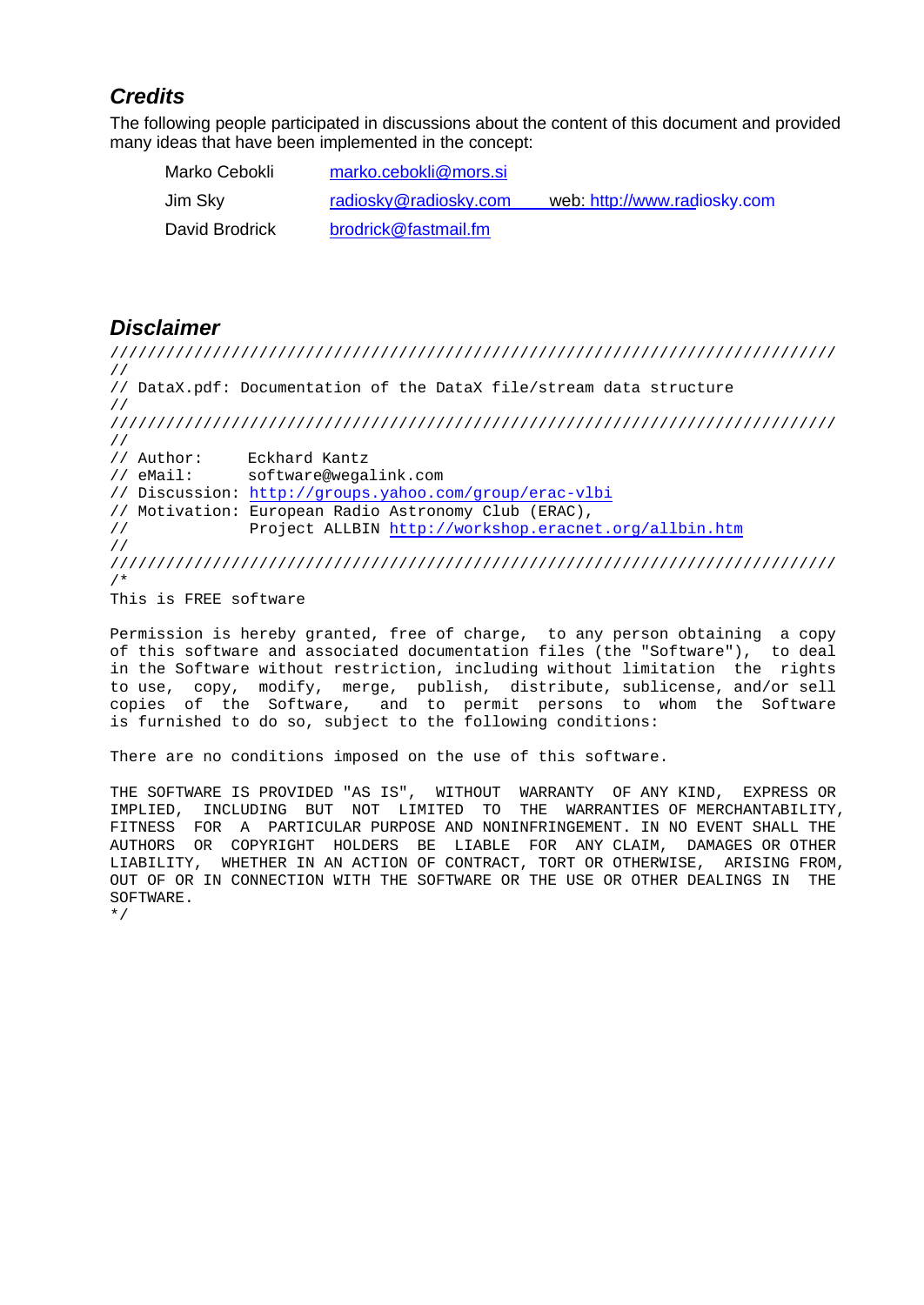# Content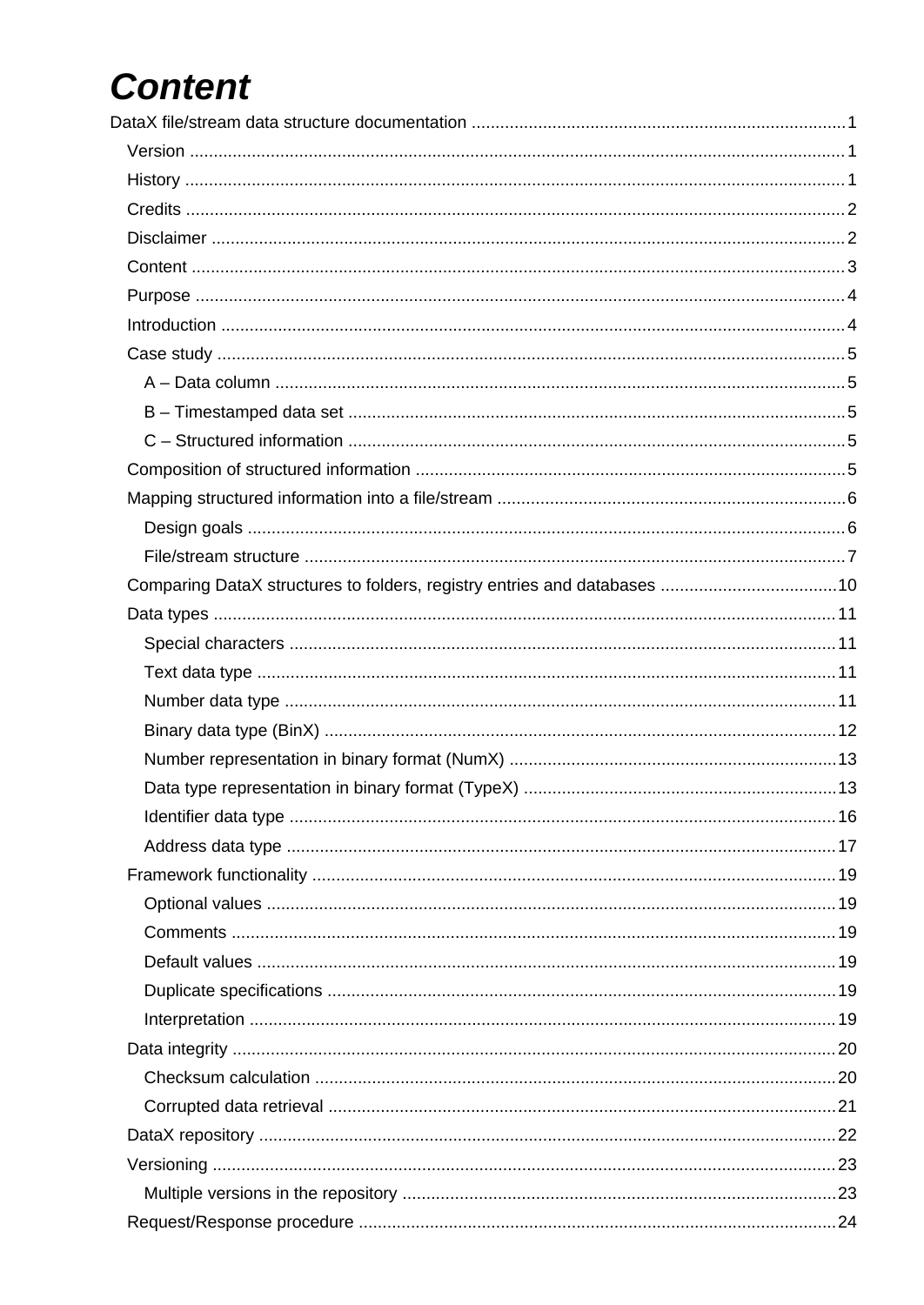| A.1 Example for storing multi-level metadata in front of interferometry data |  |
|------------------------------------------------------------------------------|--|
|                                                                              |  |
|                                                                              |  |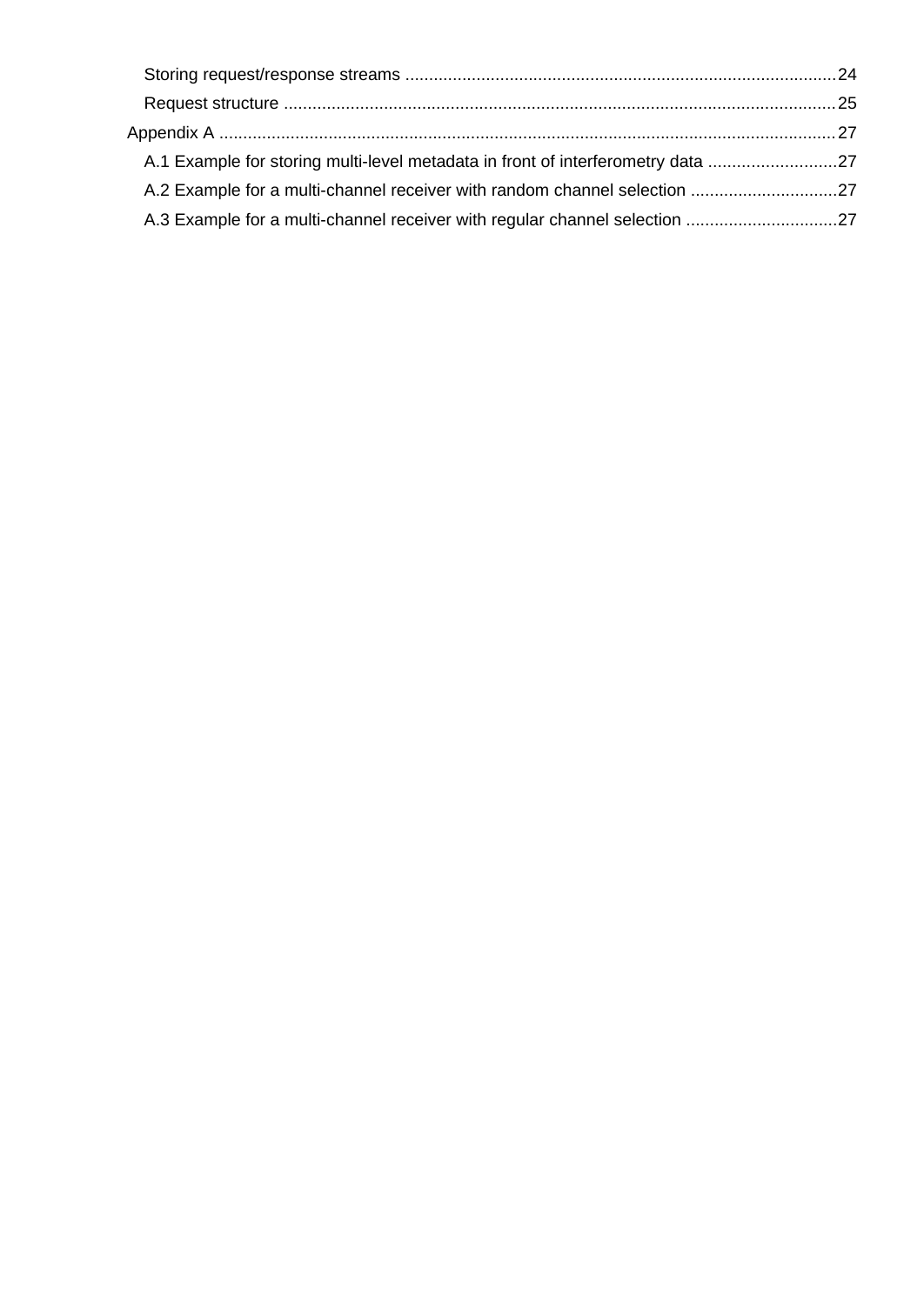## Purpose

The DataX file/stream data structure has been designed to facilitate the collection and exchange of huge data volumes as well as to allow for accessing subsets of those data volumes down to the very detail information items.

A special need for handling [huge data volumes exists](mailto:marko.cebokli@mors.si) in radio astronomy, particularly when combining the data streams [from distributed antenna](mailto:radiosky@radiosky.com) sites in or[der to get them working in](http://www.radiosky.com) an integrated function, e.g. to g[enerate sky surveys by](mailto:brodrick@fastmail.fm) interferometer networks.

Although the specification has been adjusted to serve the special needs of interferometer networks, it is also well suited to connect any set of distributed computers and let them work in an integrated way.

#### **Introduction**

In current computer science the layered approach for connecting computer systems with each other is widely used. A layered approach means that the information to be transferred is wrapped into a data package along with additional information that informs for example about where the information should go to, where does it come from, which categories it belongs to and others. This package is possibly wrapped into a subsequent package which serves the same purpose but on a higher level. The resulting package can in turn be wrapped by a next wrapper, and so forth.

Usually the control information is placed in a header of the new data package whereas the information to be t[ransferred goes into the body of that package. Th](http://groups.yahoo.com/groups/erac-vlbi)ere can also be a trailing information chunk which contains for example additional information for maintaining data integrity. The structure of the final data packa[ge that goes effectively through the transfer chan](http://workshop.eracnet.org/allbin.htm)nel can thus become complex and the overhead can become big:

Header1 Header 2 … Header N (actual information) Trailer N … Trailer 2 Trailer 1

An advantage of the layered structure is apparently that the layers are independent from each other and that they can thus be implemented separately. Furthermore appropriate combinations of layers can be used to transfer the actual information through arbitrary heterogeneous systems.

On the other hand each layer increases the size of the transferred information and the requirement for independent layers makes it almost impossible to optimize transport across multiple layers. In an extreme case the analysis of a data stream that transfers a table with several thousand entries provided to the result that a data stream based on a SOAP protocol contained 95% overhead and only 5% actual data compared to the binary presentation of data that was fed into the transport channel.

It must be admitted that the SOAP protocol is well suited for transferring arbitrary structured data due to the usage of XML files as a basis for data presentation which other transfer protocols do not offer. Thus with existing data protocols it was always a trade-off between transfer efficiency and data structuring capabilities that decided upon which protocol to use under given circumstances.

The DataX data specification aims at getting the best out of both worlds, to provide for highly efficient data storage and transport on the one hand and to allow for arbitrary data structures on the other hand along with other features that are related to the need of dealing with arbitrary huge data volumes.

Another goal is to be independent from transport layers that control the flow of information between two computers. For successful data transport it should be sufficient to have a connection like IP services available which allows for specifying the recipient of a data stream. Alternatively any other connection like for example a serial line will be sufficient to run a DataX data stream. The implementation of this goal will open a broader field of application in heterogeneous environments and at the same time it is a basis for thorough and deep transport optimizations.

A special attention needs to be paid to the turn-around time of data packages that leave a system for travelling to a second system which in turn sends a response back to the first system. The more loops are needed for accomplishing a proper data transfer the more the delay time becomes important. If the delay time becomes very big like for example in case of signals travelling between space probes and stations at earth at most one complete signal loop can be applied for data transfer. All data protocols which need multiple signal loops will be rendered useless in this case.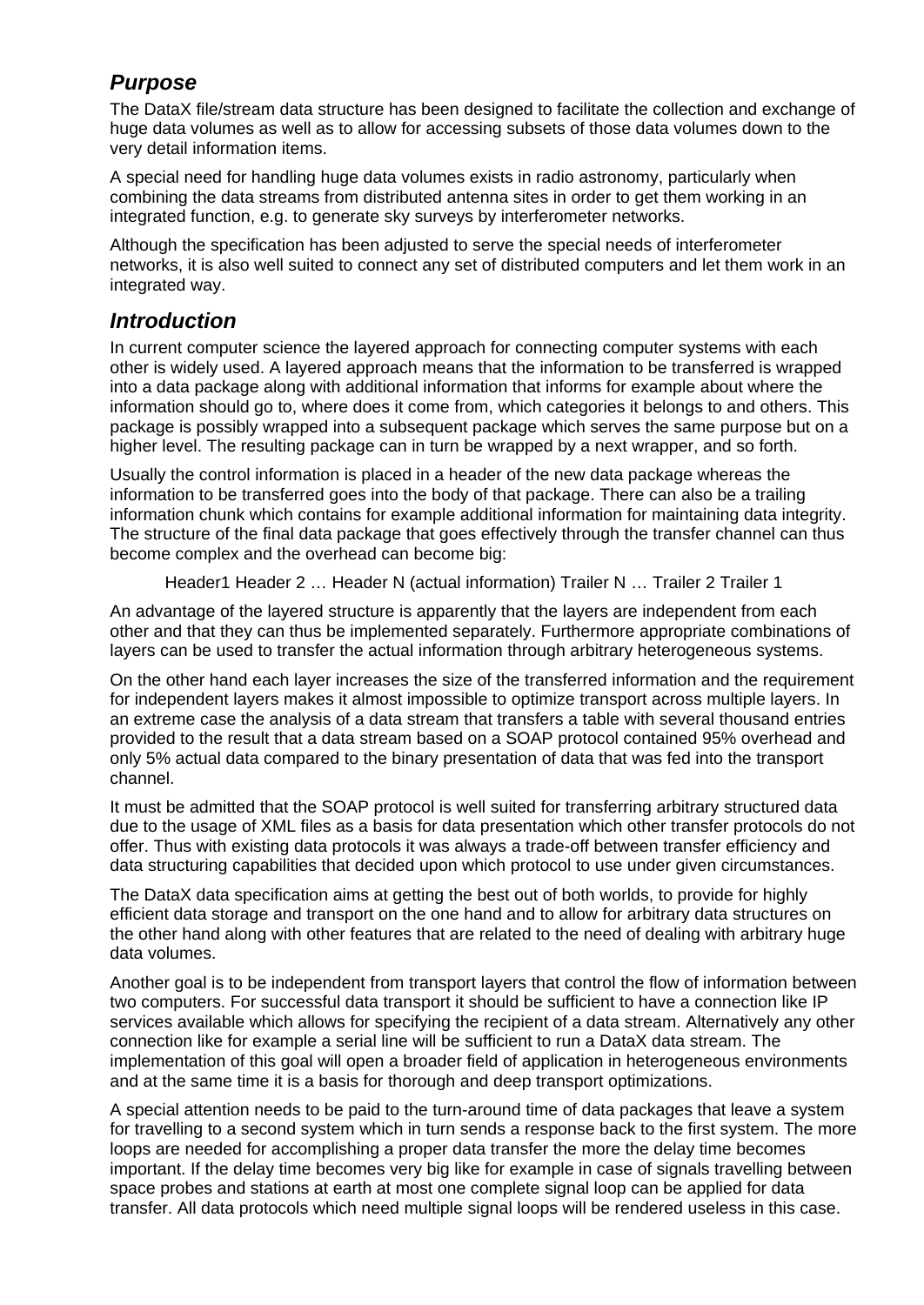## Case study

## A – Data column

A single data column represents one of the simplest data structure:

The main disadvantage of a single data column is the lack of any information where the data comes from, what does it mean, which units apply to the numbers and so forth.

## B – Timestamped data set

A header and timestamps provide for more information about the measurement data:

| Flux | Temperature              |
|------|--------------------------|
| [Jv] | $\Gamma$ <sup>o</sup> Cl |
| 2602 | $-2.4$                   |
|      | -24                      |
| 2594 | $-2.3$                   |
|      | 2595                     |

With header information and a timestamp the meaning of the measurement values becomes more determined. Howe[ver, also in this case there is no information abou](http://groups.yahoo.com/groups/erac-vlbi)t the radio source being monitored or the equipment that was used.

## C – Structured information

Providing information in a structured way clarifies all circumstances of the measurement data down to the very detail:

EKD@JO64qc.RSpectro,1073217600:DataX,2004-01-12 ,Antenna,dish 90cm ,Azimuth:degree,0 ,Elevation:degree,15 ,Frequency:GHz,10.600 ,Bandwidth:KHz,250 ,Data :Time,Flux,Temperature :[sec since 1.1.1970],[Jy],[°C],@ :1073217600.370,2602,-2.4 :1073217600.390,2595,-2.4 :1073217600.410,2594,-2.3

The above structured information block extends the previous timestamped data set with meta information which describes for example the creation time of the file/stream along with the specification that was used; it identifies the operator, the location as well as the equipment with a key (EKDJO64qc.RSpectro) and it provides for those observation details like antenna, azimuth, elevation, frequency and bandwidth.

## Composition of structured information

A convenient way to pose a structure on single information items is to put related items into an ordered collection which basically assigns a sequence number to each item:

[0:1073217600, 1:Antenna, 2:Azimuth, 3:Elevation, 4:Frequency, 5:Bandwidth, 6:Data]

Subsequently the items of an ordered collection can be referenced by sequence number or by the value which represents the item, e.g. "1: " is equivalent to "Antenna " .

There are two ways to extend an existing ordered collection, either in size or in depth. If it is extended in size this means that more items will be added to the collection. On the other hand, extending the information structure's depth provides to new collections that will be attached to an item of the current collection.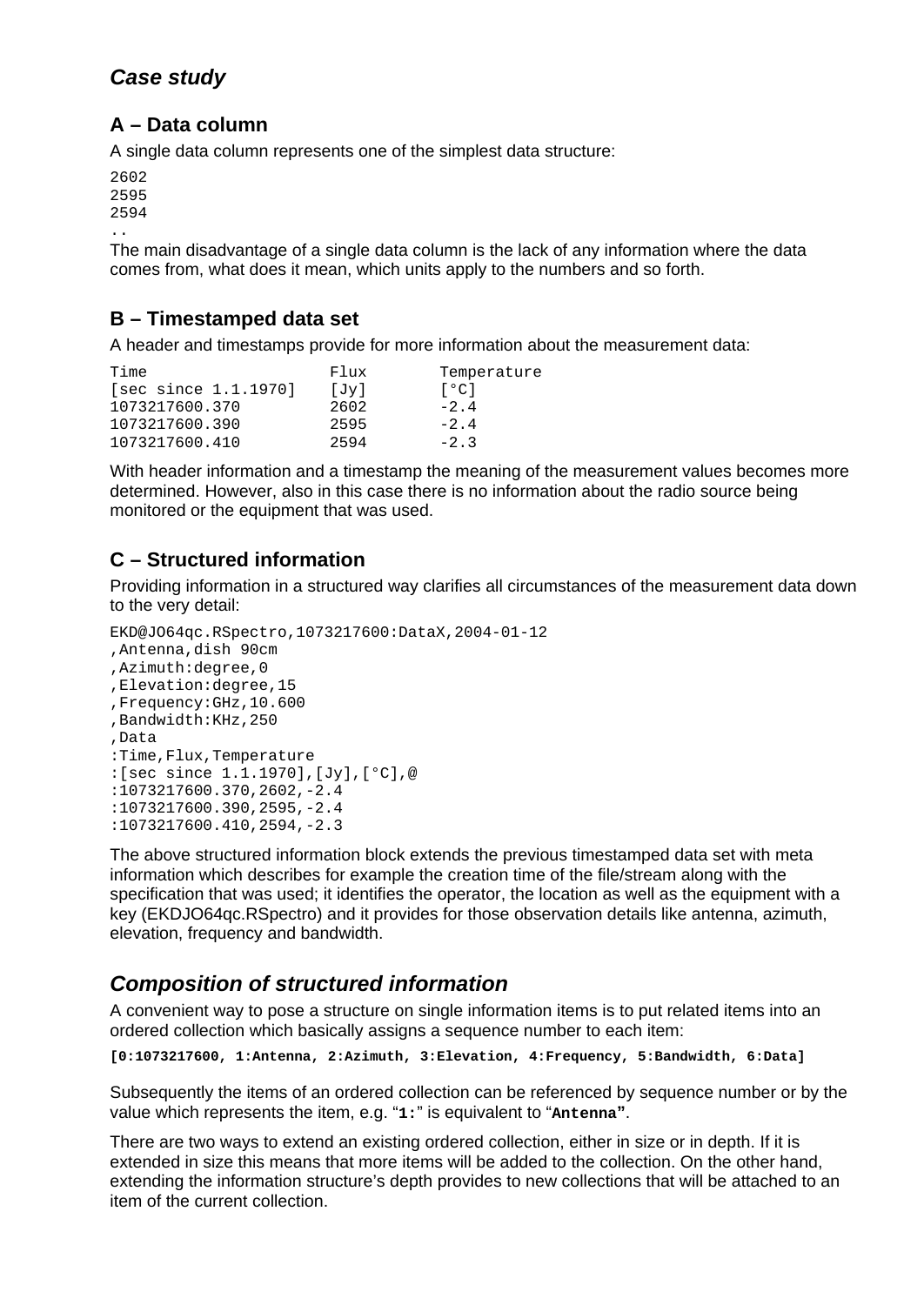Example: [0: 1073217600, .. 4: Frequency, ..] | [0:GHz, 1:10.600]

Allowing for extension of ordered collections in size as well as in depth provides to hierarchical data structures. Addressing an item in those hierarchical data structures requires mentioning all superior items that represent [the path from the root d](mailto:marko.cebokli@mors.si)own to the item that is addressed. Hereby the path can be expressed eithe[r by mentioning the value](mailto:radiosky@radiosky.com)s of all su[perior items or by referrin](http://www.radiosky.com)g to the sequence numbers that the i[tems have been assig](mailto:brodrick@fastmail.fm)ned in their ordered collections.

Below a comparison is listed showing the path of all items in the previously given sample data structure expressed as a chain of sequence numbers on the left hand side and the value of each item on the right hand side:

| 0                   | EKD@JO64qc.RSpectro        |
|---------------------|----------------------------|
| 0-0                 | 1073217600                 |
| $0 - 0 - 0$         | DataX                      |
| $0 - 0 - 1$         | 2004-01-12                 |
| $0 - 1$             | Antenna                    |
| $0 - 1 - 0$         | Dish<br>90cm               |
| $0 - 2$             | Azimuth                    |
| $0 - 2 - 0$         | Degree                     |
| $0 - 2 - 1$         | 0                          |
| $0 - 3$             | Elevation                  |
| $0 - 3 - 0$         | Degree                     |
| $0 - 3 - 1$         | 15                         |
| $0 - 4$             | Frequency                  |
| $0 - 4 - 0$         | GHz                        |
| $0 - 4 - 1$         | 10.600                     |
| $0 - 5$             | <b>Bandwidth</b>           |
| $0 - 5 - 0$         | KHz                        |
| $0 - 5 - 1$         | 250                        |
| $0 - 6$             | Data                       |
| $0 - 6 - 0$         | Time                       |
| $0 - 6 - 0 - 0$     | since<br>1.1.1970]<br>[sec |
| $0 - 6 - 0 - 0 - 0$ | 1073217600.370             |
| $0 - 6 - 0 - 0 - 1$ | 1073217600.390             |
| $0 - 6 - 0 - 0 - 2$ | 1073217600.410             |
| $0 - 6 - 1$         | <b>Flux</b>                |
| $0 - 6 - 1 - 0$     | [Jy]                       |
| $0 - 6 - 1 - 0 - 0$ | 2602                       |
| $0 - 6 - 1 - 0 - 1$ | 2595                       |
| $0 - 6 - 1 - 0 - 2$ | 2594                       |
| $0 - 6 - 2$         | Temperature                |
| $0 - 6 - 2 - 0$     | [°C]                       |
| $0 - 6 - 2 - 0 - 0$ | $-2.4$                     |
| $0 - 6 - 2 - 0 - 1$ | $-2.4$                     |
| $0 - 6 - 2 - 0 - 2$ | $-2.3$                     |

Mapping structured information into a file/stream

## Design goals

Between several possibilities to map structured information into a file/stream the preferred solution should be featured by a minimal data volume of the file/stream related to a given set of information. Therefore explicit structure elements like the tags in XML files will be replaced by implicit rules that work without the need of explicit structure information in most cases. In a small group of remaining cases the structure information will be added in the short form as a chain of sequence numbers as it was described and shown in the above example.

In addition to the already mentioned requirements a further goal is to have the possibility to review DataX files/streams conveniently and to support adjustments of information items by a text editor.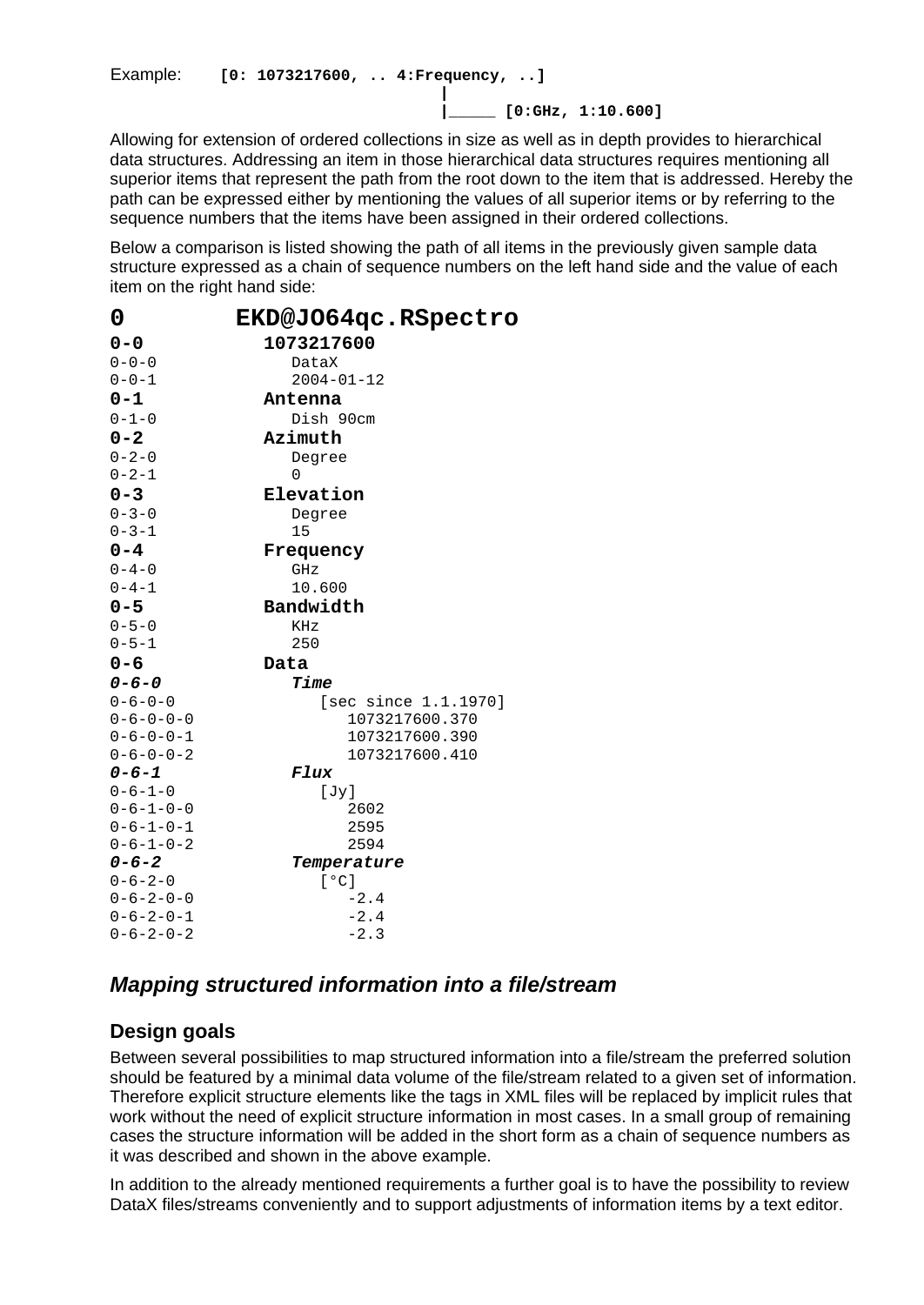#### File/stream structure

A file/stream is made from 8-bit values (bytes) which represent the numbers from 0 to 255. Some ASCII characters like 13 (CR – carriage return) and 10 (LF – line feed) are used to structure the document whereas the majority of characters is used to code information.

#### Lines inside a file/stream

The high-level structure of a [file/stream is imposed by](mailto:radiosky@radiosky.com) end-of-li[ne \(CR+LF\) characters. In](http://www.radiosky.com)side each line special delimiter charact[ers provide for separa](mailto:brodrick@fastmail.fm)tion of information items.

#### Itemsinside a line

There are four delimiters that divide a line into information items. Additionally, each of those delimiters serves a special purpose for further structuring a line and for determining the type of information of a subsequent item:

| 44 (comma)      | - Extending path or collection, next item is text or numerical. |
|-----------------|-----------------------------------------------------------------|
| 59 (semicolon)  | - Extending path or collection, next item is binary or special. |
| 58 (colon)      | - Starting collection, next item is text or numerical.          |
| 61 (equal sign) | - Starting collection, next item is binary or special.          |

Example:

Frequency:[GHz,10.600](http://groups.yahoo.com/groups/erac-vlbi)

translates into the following structure[:](http://workshop.eracnet.org/allbin.htm)

| $\Omega$ | Frequency |
|----------|-----------|
| 0-0      | GHz       |
| $0 - 1$  | 10.600    |

#### Item replication in subsequentines

Whenever the same item is used in a subsequent line on the same position it can be omitted:

Example:

EKD@JO64qc.RSpectro,1073217600:DataX,2004-01-12 EKD@JO64qc.RSpectro,Antenna,dish 90cm

is equivalent to:

EKD@JO64qc.RSpectro,1073217600:DataX,2004-01-12 ,Antenna,dish 90cm

and it translates in both cases into the following structure:

| 0           | EKD@JO64qc.RSpectro |
|-------------|---------------------|
| $0 - 0$     | 1073217600          |
| $0 - 0 - 0$ | DataX               |
| $0 - 0 - 1$ | 2004-01-12          |
| $0 - 1$     | Antenna             |
| $0 - 1 - 0$ | Dish 90cm           |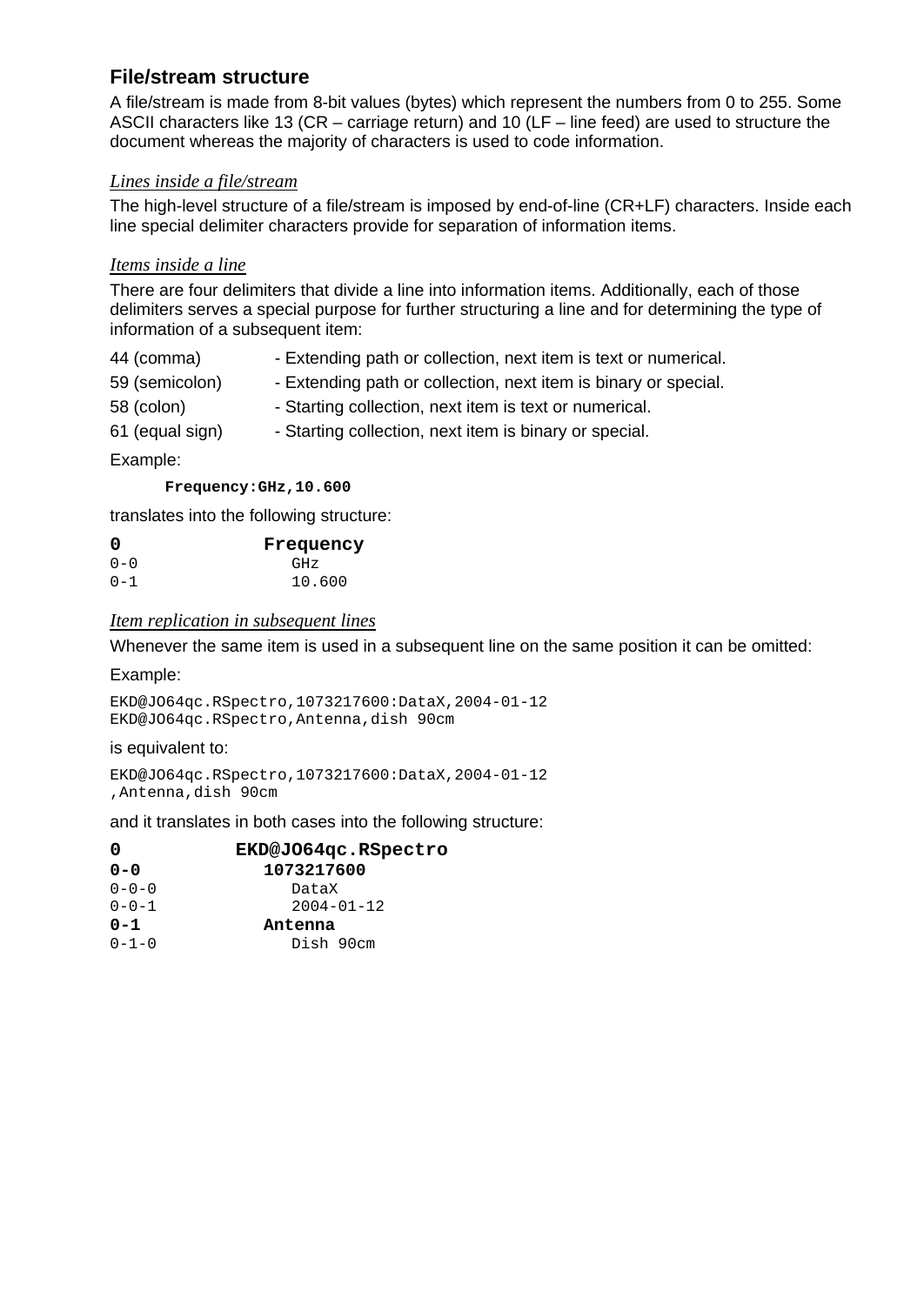#### Extending acollection's size by a subsequent the

The first different path item in a subsequent line extends the size of the collection on that level:

Example: EKD@JO64qc.RSpectro,1073217600:DataX,2004-01-12 ,Antenna,dish 90cm

The first line generates a pat[h:](mailto:radiosky@radiosky.com)

| 0           | EKD@JO64qc.RSpectro |
|-------------|---------------------|
| ი-ი         | 1073217600          |
| $0 - 0 - 0$ | DataX               |
| $0 - 0 - 1$ | 2004-01-12          |
|             |                     |

whereas the second line adds a new item "Antenna " to the collection on the second level that consisted of only a timestamp item "1073217600 " before:

| $0 - 1$     | Antenna   |  |
|-------------|-----------|--|
| $0 - 1 - 0$ | Dish 90cm |  |

#### Maintaining a current path

A path that was specified in a line will become the current path. Whenever a line starts with a text, numerical or binary item the previous path is preserved and will be used as current path. A colon at the first position of a line indicates a text/numerical data type. Otherwise the field will be evaluated as binary, address [or identifier data type.](http://groups.yahoo.com/groups/erac-vlbi)

Example:

EKD@JO64qc.RSpectro,Data:Time,Flu[x,Temperature](http://workshop.eracnet.org/allbin.htm)

is equivalent to:

EKD@JO64qc.RSpectro,Data :Time,Flux,Temperature

and translates in both cases into the following structure:

| $\Omega$    | EKD@JO64qc.RSpectro |
|-------------|---------------------|
| $0 - 0$     | Data                |
| $0 - 0 - 0$ | Time                |
| $0 - 0 - 1$ | <b>Flux</b>         |
| $0 - 0 - 2$ | Temperature         |
|             |                     |

The "EKD@JO64qc.RSpectro " item is recognized as the root of the path because of the '@' character in the string as it will be defined later under "Data types".

#### Maintaining a parent collection

Whenever a collection is created on a path this collection becomes the parent collection. The items of that collection will be used as parent for subsequent parallel writing operations.

Example:

EKD@JO64qc.RSpectro,Data :Time,Flux,Temperature

The newly created collection [Time,Flux,Temperature] will be the parent collection.

#### Parallel writing operations

Most often data sets consist of multiple columns. Parallel writing supports specifying one row of such a data set in one line. The items of that line will go in parallel to the collections that are attached as child collections to the items of the parent collection.

Usually multiple parallel writing operations will be performed without changing the parent collection. In case the items of a parallel writing operation need to become the new parent collection the line that contains those items will get a single '@' character item in the end of the line.

Example:

EKD@JO64qc.RSpectro,Data :Time,Flux,Temperature :[sec since 1.1.1970],[Jy],[°C],@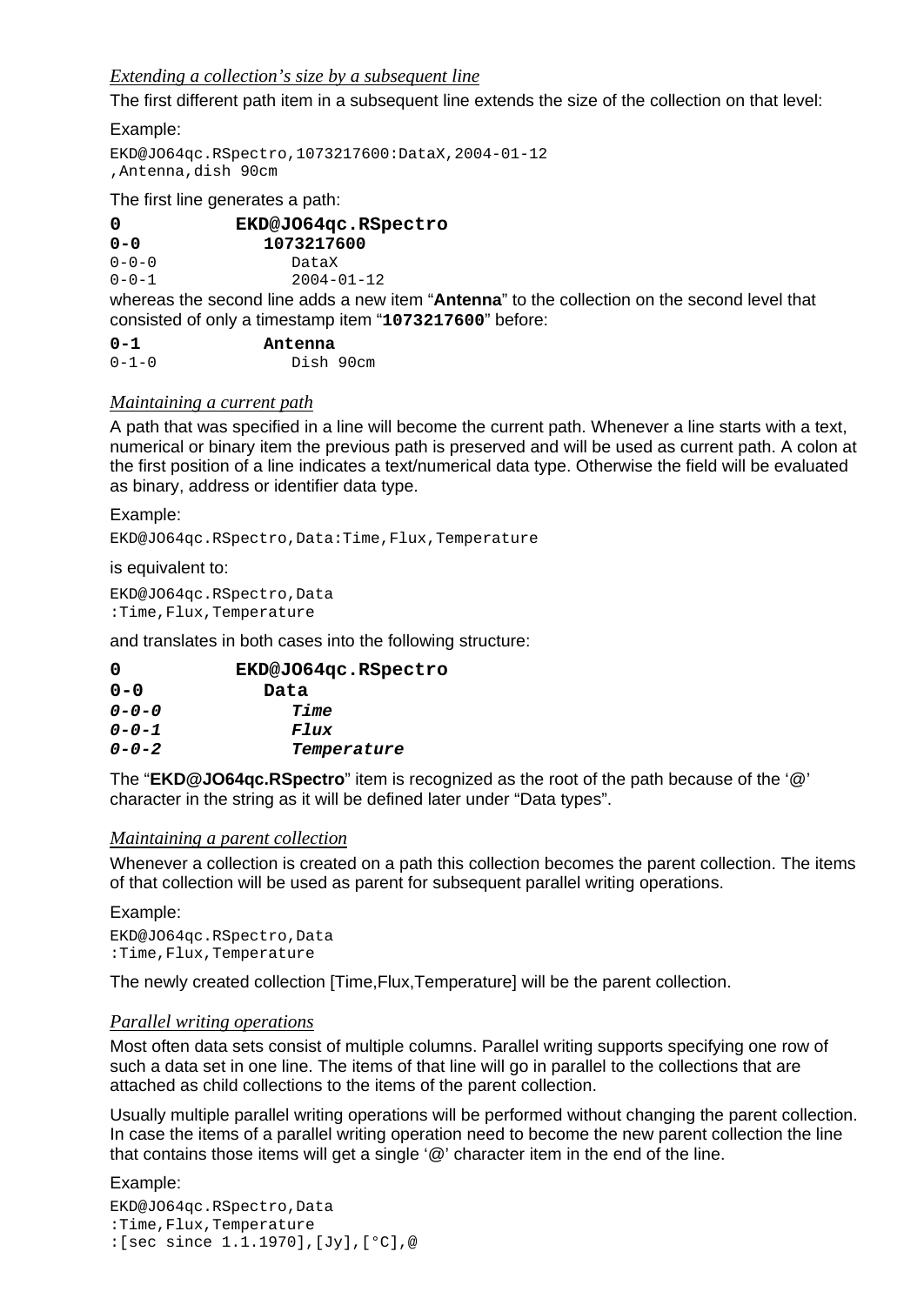The items of the third line will be written into the collections that are attached to the items in the second line and will become the new parent collection at the same time. They now represent a virtual collection which solely serves as the parent collection for parallel writing but it has no real representation in the structur[ed data set. The structur](mailto:marko.cebokli@mors.si)e therefore looks like follows:

| $\overline{0}$  | EKD@JO64qc.RSpectro  |  |  |  |
|-----------------|----------------------|--|--|--|
| $0 - 0$         | Data                 |  |  |  |
| $0 - 0 - 0$     | Time                 |  |  |  |
| $0 - 0 - 0 - 0$ | [sec since 1.1.1970] |  |  |  |
| $0 - 0 - 1$     | Flux                 |  |  |  |
| $0 - 0 - 1 - 0$ | [Jv]                 |  |  |  |
| $0 - 0 - 2$     | Temperature          |  |  |  |
| $0 - 0 - 2 - 0$ | [°C]                 |  |  |  |

Adding subsequent data rows to the previous example will fill the table with data:

Example:

EKD@JO64qc.RSpectro,Data :Time,Flux,Temperature :[sec since 1.1.1970],[Jy],[°C],@ :1073217600.370,2602,-2.4 :1073217600.390,2595,-2.4 :1073217600.410,2[594,-2.3](http://groups.yahoo.com/groups/erac-vlbi) 

Finally this translates into the followi[ng structure:](http://workshop.eracnet.org/allbin.htm)

| 0                   | EKD@JO64qc.RSpectro  |
|---------------------|----------------------|
| $0 - 0$             | Data                 |
| $0 - 0 - 0$         | Time                 |
| $0 - 0 - 0 - 0$     | [sec since 1.1.1970] |
| $0 - 0 - 0 - 0$     | 1073217600.370       |
| $0 - 0 - 0 - 1$     | 1073217600.390       |
| $0 - 0 - 0 - 2$     | 1073217600.410       |
| $0 - 0 - 1$         | Flux                 |
| $0 - 0 - 1 - 0$     | [Jy]                 |
| $0 - 0 - 1 - 0 - 0$ | 2602                 |
| $0 - 0 - 1 - 0 - 1$ | 2595                 |
| $0 - 0 - 1 - 0 - 2$ | 2594                 |
| $0 - 0 - 2$         | Temperature          |
| $0 - 0 - 2 - 0$     | [°C]                 |
| $0 - 0 - 2 - 0 - 0$ | $-2.4$               |
| $0 - 0 - 2 - 0 - 1$ | $-2.4$               |
| $0 - 0 - 2 - 0 - 2$ | $-2.3$               |

#### **Excelimport**

The structured data from previous example can be imported into Excel and will provide to the following view. Thus the design goal to display the structured data file/stream in a reasonable way has been accomplished. Furthermore all data has become directly available for flexible processing:

| EKD@JO64qc.RSpectro  | Data        |             |   |
|----------------------|-------------|-------------|---|
| Time                 | <b>Flux</b> | Temperature |   |
| [sec since 1.1.1970] | [Jv]        |             | @ |
| 1073217600.370       | 2602        | $-2.4$      |   |
| 1073217600.390       | 2595        | $-2.4$      |   |
| 1073217600.410       | 2594        | -23         |   |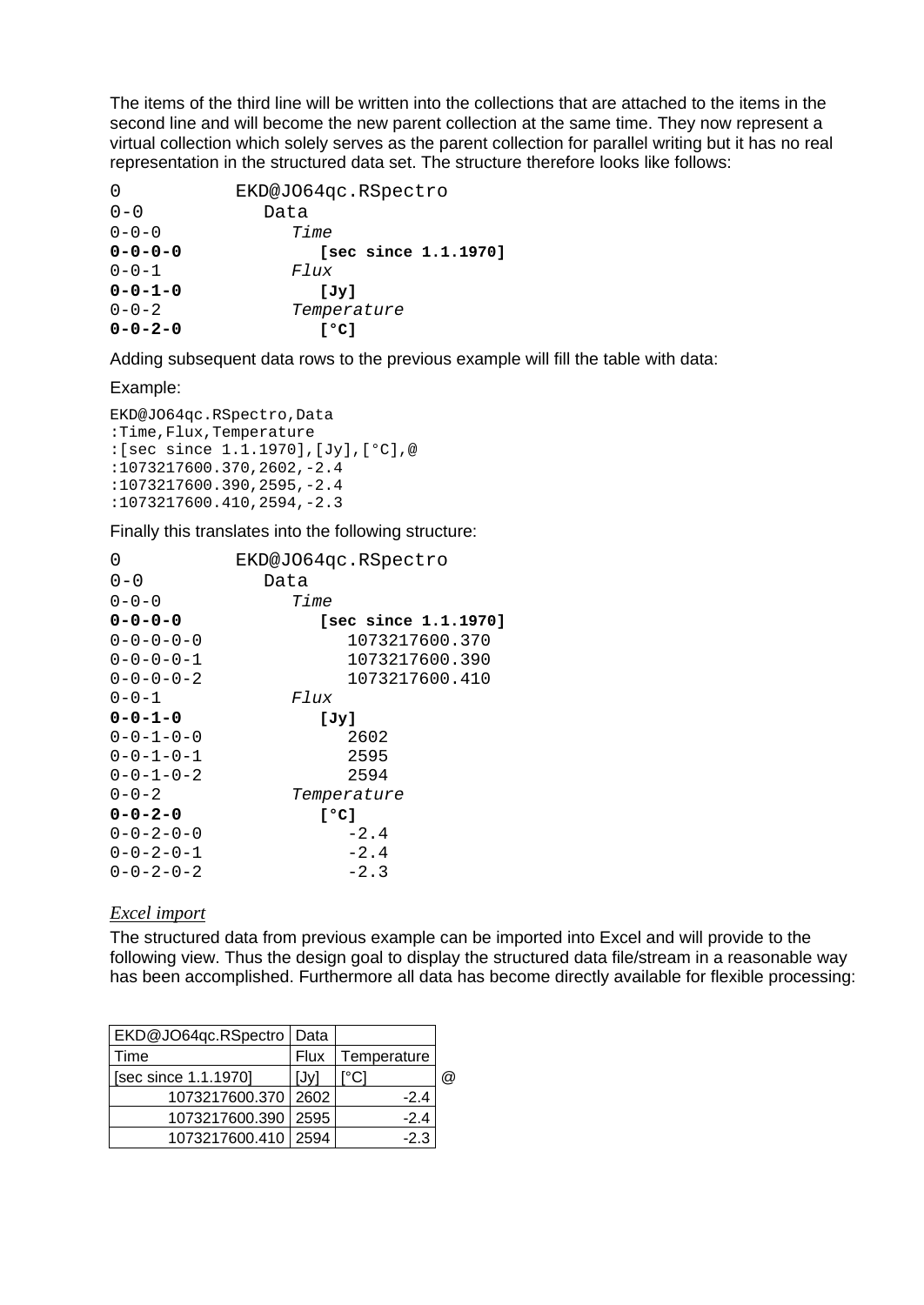## Comparing DataX structures to folders, registry entries and databases

From introduction of collections the question might come up what is the difference between DataX collections along with their hierarchical data structures on the one hand and well know information structures like folders in file [systems, registries and d](mailto:marko.cebokli@mors.si)atabases on the other hand. A short answer could be that the DataX specification aims at removing artificial limitations that have been put on other structures mostly for re[asons dealing with perfo](mailto:radiosky@radiosky.com)rmance a[nd efficient resource mana](http://www.radiosky.com)gement.

The DataX specification is c[ommitted to performan](mailto:brodrick@fastmail.fm)ce and efficient resource usage, too. However, the highest priority takes being conceptually unlimited. The limitations will come into play when a DataX file is written into a file system or when a DataX stream is transferred between computers. In those practical applications the limitations will come from the size of the storage device where the DataX file is written to respectively from the bandwidth of the communication channel which transfers a DataX stream from one computer to another one.

In the following some examples are reviewed where the DataX structure overcomes limitations:

#### Foldersin file systems

Usually each file system imposes limitations on the length of the elements where a path is made from and on the set of characters that can be used for path elements. Additionally, the total length of a path is most often also limited either by the design of the file system or by the operating system that runs the file system. A commonly used limitation is for example 1024 bytes for the total length of a path al[ong with excluding characters like slash'/' and ba](http://groups.yahoo.com/groups/erac-vlbi)ckslash '\' from path elements.

Those limitations have gone in the D[ataX specification. Path elements as well as the](http://workshop.eracnet.org/allbin.htm) total length of a path are conceptually unlimited. Additionally, there are two data types available (Text and Binary), which allow for constructing the elements of a path from arbitrary single-byte characters 0..255 as well as using any bit field as a part of a path.

#### **Registries**

Basically there is no other conceptual difference between a registry entry and a file in a file system except additional limitations on the size of the value that can be assigned to an entry in a registry. The limitation of both structures is that only one value can be assigned to a file/registry name on a given path. If multiple related files or values need to be stored then the information structure has to be expanded by an additional level first.

In a registry the additional level would consist of a collection of entries where every entry would need to have a unique name. Subsequently the collection of related values can be assigned to those names. In a file system the equivalent would be storing related files using filenames with different extensions, for example .exe for the executable and .ini for initialization information while having the same basic name for both files. However, this is only a workaround for that limitation.

The DataX specification overcomes assigning only one value to a given registry name or file name by the idea of assigning a conceptually unlimited collection of items to a given path. This allows for example for maintaining all measurement data under the name of the data source that generated those values. The advantage over storing all measurement data just into a file is that each particular measurement value continues to be a separate entity under the roof of a common specification and thus no additional rules are needed for writing/retrieving those values from file.

One can also look at the DataX specification as unifying the traditional concept of path, folder, and files with various file formats into one concept of a collection that can be combined with oth er collections for the purpose of generating unlimited hierarchical information structures.

#### Databases

Relational database systems are very efficient for maintaining data that can be organized in tables along with a set of rules for the relations between those tables. However, most often they are not well suited for maintaining hierarchically organized data structures.

The DataX specification extends the concept of hierarchical data structures by the ability to synchronize ordered collections for representing table like data, for example to maintain series of measurement data along with a timestamp as a key pointing to measurement data records.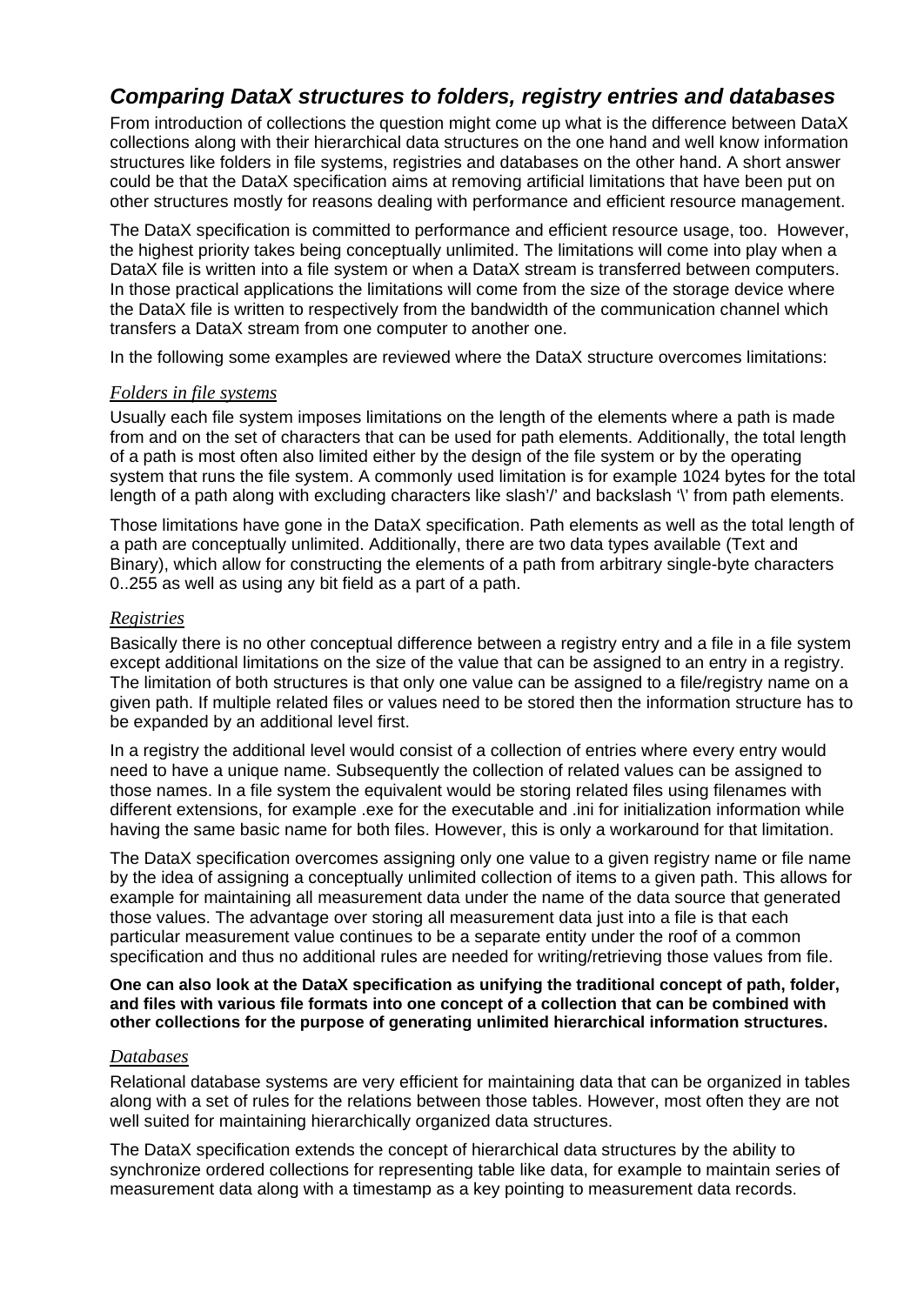## Data types

The following data types allow for expressing each information item in the most appropriate way. They have been defined such that a parser can uniquely identify them when working on a DataX file/stream:

- Text (single[-byte characters from 0 t](mailto:marko.cebokli@mors.si)o 255, unli[mited number of characte](http://www.radiosky.com)rs)
	- Numbers (all dat[a formats that can be com](mailto:radiosky@radiosky.com)posed from

 $"0123456789 - +$  $"0123456789 - +$ . E e  $X \times A$  a B b C c D d F f")

- · Binary (all bit fields starting with a single bit up to an unlimited number of bits)
- · Identifier (containing information about the operator, location and the used equipment)
- · Address (allows for referencing items inside a file/stream and for establishing links)

## Special characters

The following characters serve special purposes in the DataX file/stream definition and must be avoided respectively escaped in all data types where they could be mixed-up:

- · 10 (line feed) line separator
- · 13 (carriage return) line separator
- · 44 (comma) field separator
- · 45 (minus [sign\) address component](http://groups.yahoo.com/groups/erac-vlbi)
- · 58 (colon) field s[eparator](http://workshop.eracnet.org/allbin.htm)
- · 59 (semicolon) field separator
- · 61 (equal sign) field separator
- · 64 (@ sign) identifier, operator
- · 96 (back apostroph) QUERY operator
- · 127 (del) DEL operator

## Text data type

The text data type can handle all single-byte characters from 0 to 255. In order to avoid conflicts all special characters that where mentioned before have to be escaped. This will be done by doubling each occurrence of any of those characters. When parsing a Text item the double occurrence of special characters has to be removed.

The possibility to handle the complete set of single-byte characters makes the Text data type basically capable of coding any kind of files including binary files. However, when using the Text data type for this purpose one should be aware that those files can possibly not be properly opened and displayed with a text editor or spreadsheet program as it was intended because of the control characters (0..31) which will most likely be contained in those files.

Furthermore given an equal distribution of all possible characters in a binary file the doubling of all special characters provides to a coding efficiency of about 96%. Also from this point of view the Binary data type with about 97% coding efficiency is preferred. Additionally, the Binary data type avoids all control characters (0..31).

#### Example:

This is an example of the Text data type:: "mail@@server.com".

#### Number data type

Whenever an item which is declared as text/number contains only the following characters: "0123456789 - + . E e X x A a B b C c D d F f" it will be further investigated if it constitutes a valid number. If this is the case the item will be converted to a number. The size of a number is unlimited.

The following number formats will be recognized:

· Integer – any combination of digits 0..9, e.g. 0, 10, 938776658832671414423574758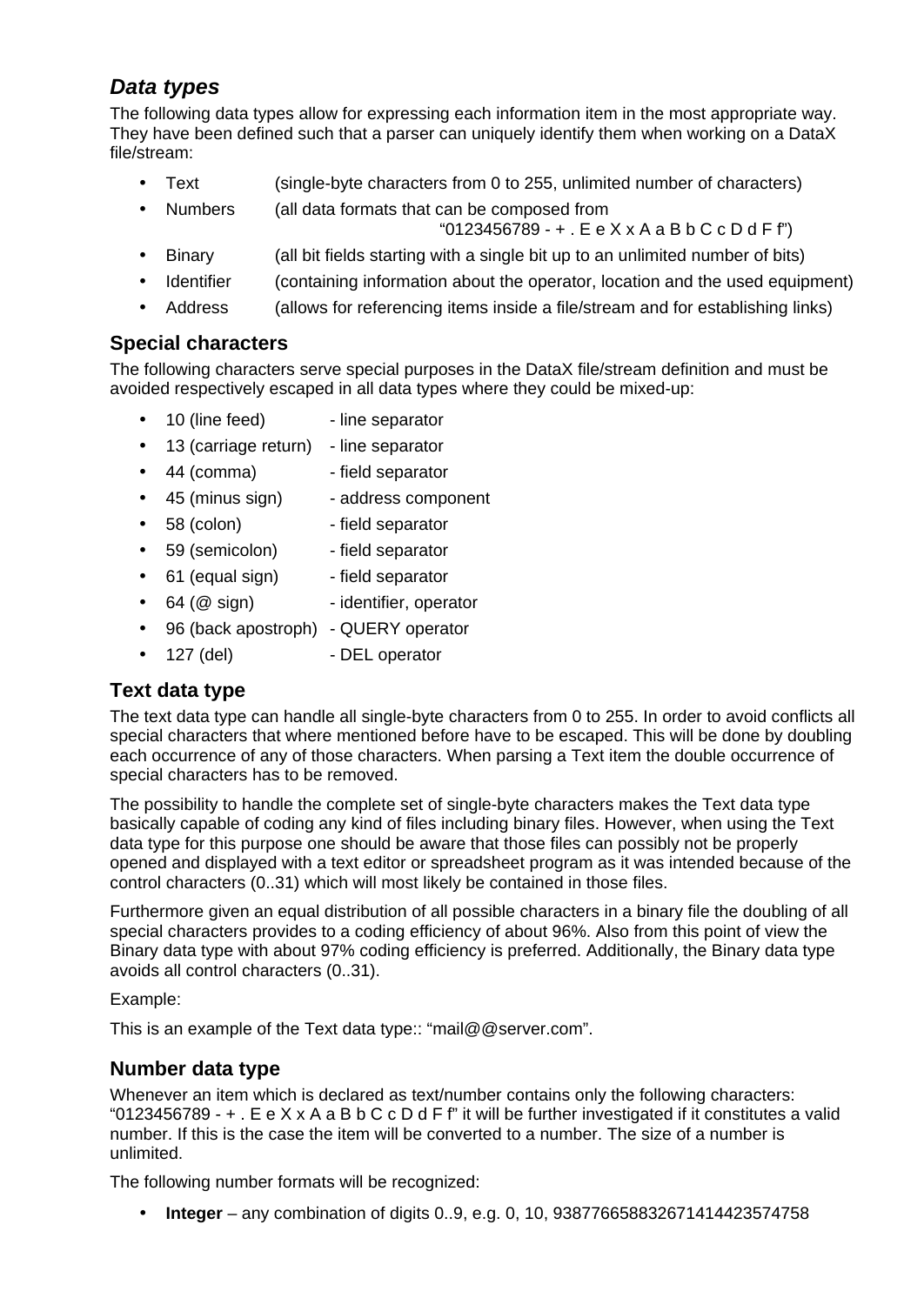- · Float two integers connected by a dot, e.g. 123.4, 0.56, .87, 543.
- · Exponential a float extended by an exponent, e.g. 0.56E-2, 0.62e12, 4.283E+5
- · Hexadecimal '0x' or '0X' followed by hex digits 0..9,A..F,a..f, e.g. 0x0023BAFC

#### Binary data type (BinX)

The coding of binary data is [based on a set of symbol](mailto:radiosky@radiosky.com)s which r[epresent the values from 0](http://www.radiosky.com)..215. Those symbols are mapped [to characters in a Data](mailto:brodrick@fastmail.fm)X file/stream in such a way that no control character (0..31) and no special character is needed to express a symbol.

In the direction from a symbol to a character the conversion works as follows:

| symbol = $29$ à character = $252$ |
|-----------------------------------|
|                                   |
|                                   |
|                                   |
| à character = symbol + 32         |
|                                   |

 $(avoid 44 - comm)$  $(avoid 45 - minus sign)$  $(avoid 58 - colon)$ (avoid 59 - semicolon)  $(avoid 61 - equal sign)$  $($ avoid 64 -  $\circledR$  sign) (avoid 96 - back apostroph)  $(avoid 127 - del)$ 

In the backwards [direction from a character to a symbol the conver](http://groups.yahoo.com/groups/erac-vlbi)sion works as follows:

| character 32247 | $\dot{a}$ symbol = character - 32 |
|-----------------|-----------------------------------|
| character 248   | $\dot{a}$ symbol = 12             |
| character 249   | $\dot{a}$ symbol = 13             |
| character 250   | $\dot{a}$ symbol = 26             |
| character 251   | $\dot{a}$ symbol = 27             |
| character 252   | $\dot{a}$ symbol = 29             |
| character 253   | $a$ symbol = 32                   |
| character 254   | $\dot{a}$ symbol = 64             |
| character 255   | $\dot{a}$ symbol = 95             |

Four symbols received from four subsequent characters in a binary data field are combined with a radix of 216 to compose a 31-bit field. If more than 31 bits are contained in the bit field a multitude of four characters is used to compose the overall bit field based on 31 bit fields. If following that procedure this will allow for coding bit fields of arbitrary size like for example also graphics, sound and video files.

#### Example:

Let the binary data field be the string 'ABCD' which translates into the symbols:

A à 65-32=33 B à 66-32=34 C à 67-32=35 D à 68-32=36

The value of the bit field will be:

 $(((33 * 216 + 34) * 216) + 35) * 216 + 36 = 334157868$ 

what is equivalent to a bit field with a content of: 0010011111010101101100000101100

The chosen coding scheme represents a 31-bit field by four characters of the extended ASCII table. This is equal to a 31/32 efficiency or about 97% compared to a binary format.

The available range for a group consisting of four symbols is

 $216$ <sup>2</sup> - 1 = 2,176,782,335.

Compared to the maximal 31-bit value of 2,147,483,647 there is an excess of 29,298,688 combinations.

To be done:

The excess combinations offer a good opportunity to add more features like a boundary possible on every bit or further compression of zero-bit or one-bit fields as well as improved compression of more complex repetitive structures.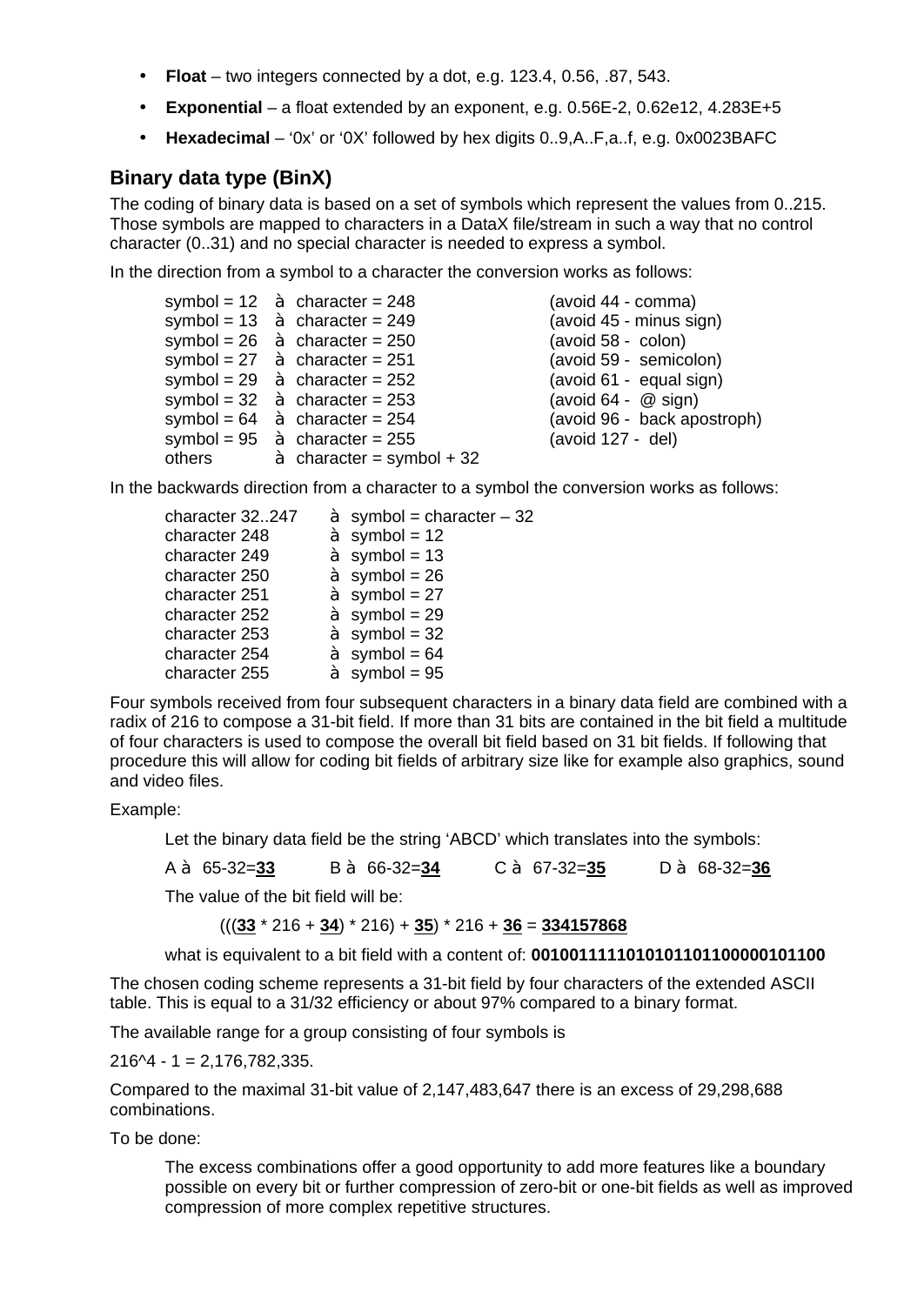Number representation in binary format (NumX) Representation of numbers requires the following elements:

- **Integers**
- · Negative numbers
- · Fraction of integers (r[ational numbers\)](mailto:radiosky@radiosky.com)
- · Exponent
- Base of an exponent
- · Negative exponent

The basic binary data type (BinX) is used to represent arbitrary huge integer numbers. The back apostroph (96) will be introduced to structure a binary data field into multiple components which will have the following meaning dependent on the topology:

| <b>BinX</b>             | - Integer, e.g. 12345                                                                  |
|-------------------------|----------------------------------------------------------------------------------------|
| `BinX                   | - -BinX, negative number (integer in this case), e.g. -12345                           |
| BinX                    | $-1$ / BinX, fraction, e.g. 1/12345                                                    |
| BinX1`BinX2             | - BinX1 * BinX2, product of integers, e.g. 12345*100=1234500                           |
| BinX1`BinX2`            | - BinX1 / BinX2, fraction of integers, e.g. 12345/100=123.45                           |
| BinX1`BinX2`BinX3       | - BinX1 * BinX2 exp BinX3, scientific, e.g. 123E+45                                    |
| BinX1`BinX2``BinX3      | - BinX1 * BinX2 exp - BinX3, scientific, e.g. 123E-45                                  |
| BinX1`BinX2`BinX3`BinX4 | - BinX1 / BinX2 * BinX3 exp BinX4, scientific, e.g. 1.23E+45                           |
|                         | BinX1`BinX2`BinX3``BinX4 - BinX1 / BinX2 * BinX3 exp -BinX4, scientific, e.g. 1.23E-45 |

## Data type representation in binary format (TypeX)

It is common that each software application uses a specific data format for making data persistent by writing it to a data storage medium respectively for transferring information from one instance of an application to a second instance of an application. Those data formats have been created by the developers of the software application in order to store and transfer data in the most efficient way based on the requirements that the specific application is addressing. Often developers hit barriers when they want to introduce new features into an existing application due to constraints that they established in the initial specification which resulted from the initial requirements. From the user point of view the application goes through multiple versions during its life cycle where compliance between the data formats of subsequent software versions is one of the biggest challenges that developers are faced with. In past there was often no way to provide for backward compatibility and thus the only choice that remained was to go for a new format specification and try to solve backward compatibility by data converters.

Although the DataX specification has been designed as an open container for storing and transferring arbitrary data structures in an efficient way, it might nevertheless be useful to wrap existing data files by a DataX container in order to take advantage e.g. of the flexible metadata representation features. At the same time the versioning problem can be solved in a transparent way when taking advantage of the specific DataX elements provided for this purpose like unique identifiers and internal references in combination with the update procedure. On the other hand it might be recommended to introduce different binary formats were each particular format addresses specific features like processing speed or data compression in a better way than the general DataX built-in representations can do. The following format elements will allow to wrap other (outside DataX) data formats as well as to extend the built-in format features in a transparent manner.

#### **Typeidentifiers**

The first four BinX symbols in a binary DataX field serve as a type identifier. Once a type is specified in a binary field it will be forwarded also to all descendent binary DataX fields.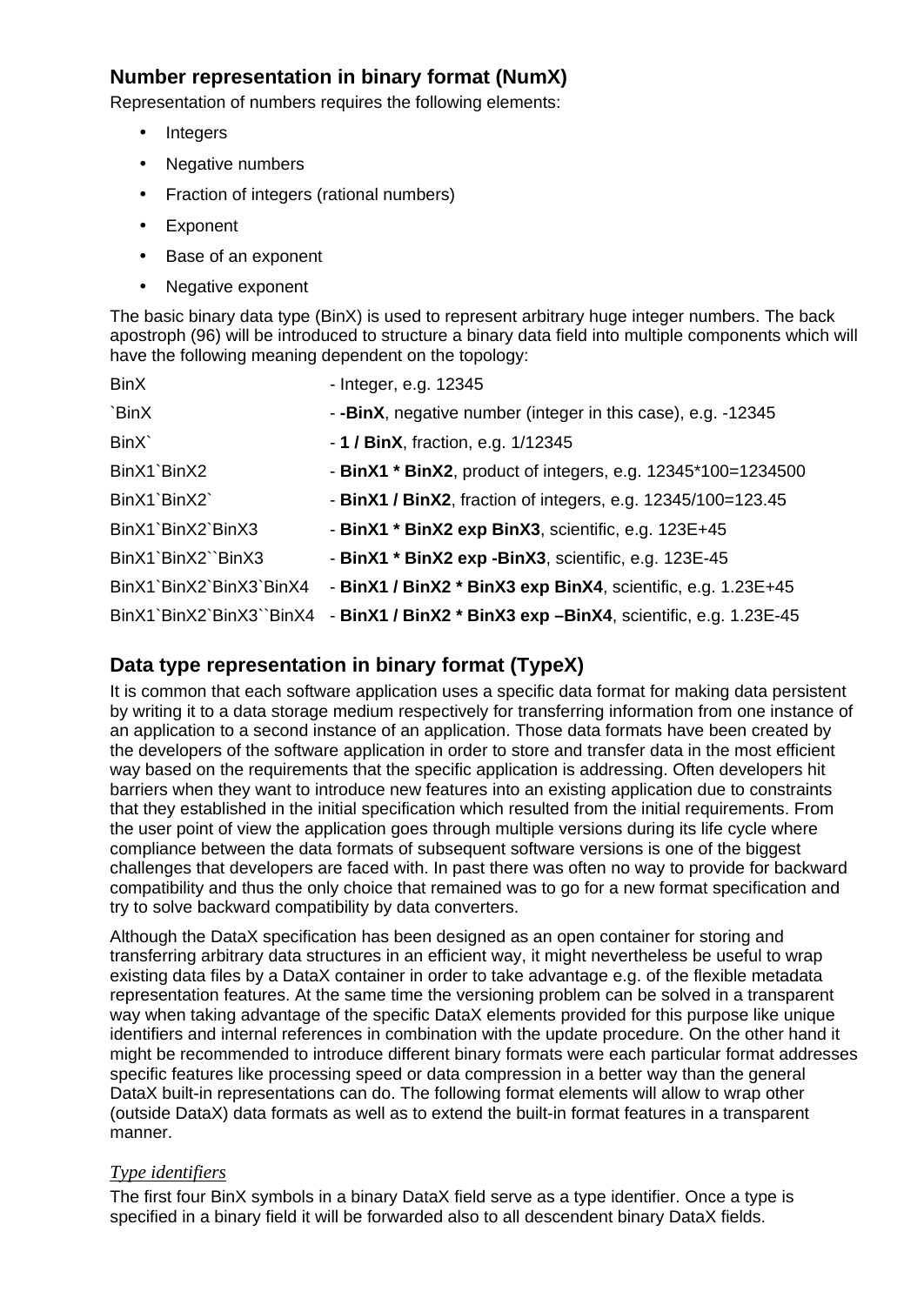The type identifier uses those combinations of BinX symbols which are not used when representing a 31-bit field by four numbers with a 216 radix. If the values of the first four symbols represent instead a valid 31-bit number then the field constitutes a usual BinX binary format field.

The following TypeX identifiers are defined based on BinXmax =  $216^2 - 1 = 2,176,782,335$ :

| DataXopen         | $= \frac{BinXmax - 0}{= 2,176,782,335}$ | - Open format based on DataX symbols |
|-------------------|-----------------------------------------|--------------------------------------|
| DataXwrap         | $= \frac{BinXmax - 1}{= 2,176,782,334}$ | - Arbitrary format wrapped by BinX   |
| <b>BinMCL</b>     | $= \frac{BinXmax - 2}{= 2,176,782,333}$ | - BinMCL coded array of bit fields   |
| <b>BinXbinary</b> | $= \frac{BinXmax - 3}{= 2,176,782,332}$ | - BinX coded array of bit fields     |
| <b>BinXstring</b> | $= \frac{BinXmax - 4}{= 2,176,782,331}$ | - BinX coded array of strings        |
| <b>BinXvalue</b>  | $= \frac{BinXmax - 5}{= 2,176,782,330}$ | - BinX coded value                   |
| <b>BinXtime</b>   | $= \frac{BinXmax - 6}{= 2,176,782,329}$ | - BinX coded time                    |

#### Type controls (ControlX)

A TypeX identifier can be followed by type control fields. The meaning of the type control fields are specific and will be described individually for each type. A control is a non-limited sequence of bytes which are coded accordingly to the BinX rules. The controls are separated by back apostroph (96) characters:

TypeX`BinX(n)`C[ontrolX1`…`ControlXn-1`DataX\(binary data\)](http://groups.yahoo.com/groups/erac-vlbi)

The first control field always contains [the total number of all control fields. Therefore](http://workshop.eracnet.org/allbin.htm) it has been called  $BinX(n) = ControllX0$ .

If the character after the TypeX identifier is not a back apostrophe character then the following binary block of data is a homogenous bit field with no further explicit structure information, at least not known to the DataX container. In this case a BinX coding is assumed for the binary data.

#### DataXoperdata type

The DataXopen data type is an invitation to develop highly specific data formats based on the radix 216 scheme and using only valid DataX characters. It is recommended to describe those data formats in the Internet and to provide a URL to the appropriate web page in ControlX1 = URL:

DataXopen `BinX(n)`BinX(URL)`ControlX2`…`ControlXn-1`DataX(binary data)

The number of the controls following the URL is specific to the format.

#### DataXwrapdata type

The DataXwrap data type is a wrapper for existing data formats from outside the DataX specification respectively for complete DataX repositories. It is recommended to provide a URL to a web page in ControlX1 = URL for the application that can handle the encapsulated data file or alternatively the name of the application if a URL is not available.

DataXwrap `BinX(n)`BinX(URL/application)`ControlX2`...`ControlXn-1`BinX(binary data)

The number of the controls following the URL is specific to the format. If there are no controls available after the DataXwrap type identifier (no back apostrophe after the type identifier) then the binary data is assumed to be a complete DataX repository.

#### BinMCL data type

The BinX data type requires several arithmetic operations for calculating subsequent BinX characters. Dependent on the type of processor this may provide to a considerable time effort for generating the BinX data stream. For extreme situations a coding is recommended which can be generated solely by shifting bits and applying a lookup table without involving any time consuming arithmetic operations. This format can be applied for example on computers with a low processor speed when nevertheless a high throughput is needed, however, it can also be applied on high performance computers when extreme requirements regarding the data rate have to be fulfilled.

A coding scheme that meets the described requirements has been developed by Marko Cebokli as a 15/16 format. It operates on 30-bytes fields or 15 times 16-bit fields. First the most sign bit (MSB)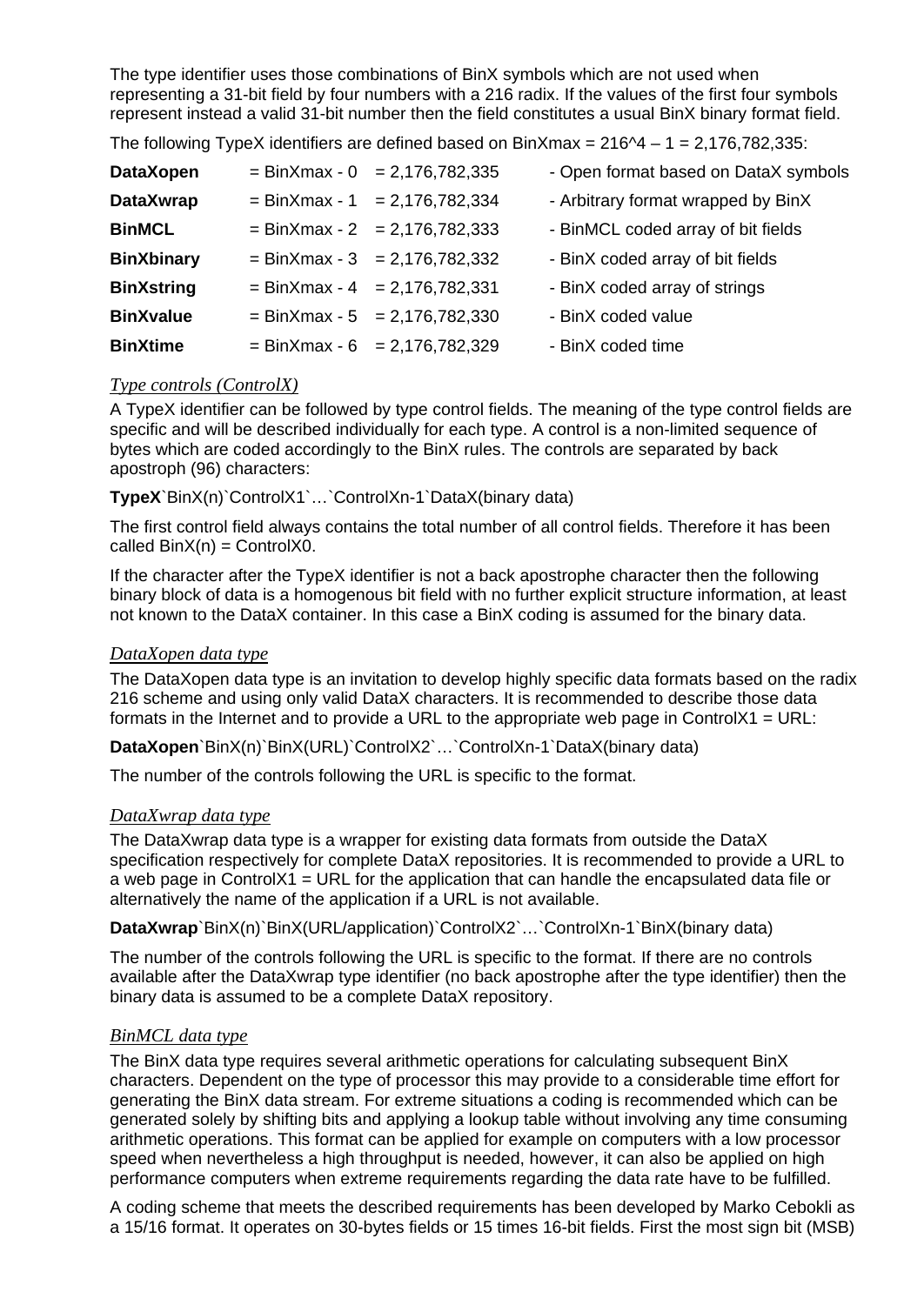from every 16 bit value is shifted to a 16-bit register. Next each of the 16-bit values with the stripped MSB is looked-up as a 15-bit value in a pre-calculated table. That table has been filled with the proper DataX characters for a total of 32768 15-bit values before. Finally the register which collected all the MSBs and which is adjusted such that the MSB of the last 16-bit value is at the LSB position of the 16-bit register is also looked-up in the pre-calculated table.

An implementation of a 15/1[6 algorithm provides for a](mailto:marko.cebokli@mors.si) coding efficiency of 93.8% in comparison to the 96.9% of a 31/32 algorith[m like BinX. The advanta](mailto:radiosky@radiosky.com)ge of the [15/16 algorithm is that wh](http://www.radiosky.com)en implemented with a lookup t[able it needs only abou](mailto:brodrick@fastmail.fm)t 42 processor cycles per byte on Pentium 4 processors whereas a 31/32 algorithm needs about 135 processor cycles per byte and thus the 15/16 algorithm will run more than 3 times faster than the 31/32 algorithm.

The layout of BinMCL is similar to BinXbinary:

BinMCL `BinX(n)`BinX(dimension\_1)`…` BinX(dimension\_n-1)`BinX(binary data)

For example, an array of two channels from a single-bit interferometer containing data from two interferometer devices would look like follows:

BinMCL `BinX(4)`BinX(1)`BinX(2)`BinX(2)`BinMCL(binary data)

One measurement point will consist of four bits, where two bits constitute the I and Q channels of the first device and the other two bits constitute the I and Q channels of the second device.

It becomes obvious that in this case even each bit of the binary data field has got its own address inside the DataX s[tream and can thus be referred to by that addres](http://groups.yahoo.com/groups/erac-vlbi)s. This can become essential when combining data streams from s[everal observation sites into one result on the c](http://workshop.eracnet.org/allbin.htm)orrelator site.

#### **BinXbinary data type**

The BinXbinary data type equals the BinX binary format if no controls are present. In case of more than one control those values will be the sizes of the dimensions of an array of bit fields and the first control will be the total number of dimensions in that array:

BinXbinary `BinX(n)`BinX(dimension\_1)`...` BinX(dimension\_n-1)`BinX(binary data)

For example, an array of samples from a 100-channel spectrometer with 12-bit sample values will look like follows:

BinXbinary `BinX(3)`BinX(12)` BinX(100)`BinX(binary data)

This binary field will be evaluated as a 3-dimensional bit field with the first two dimensions set to 12 bits for a basic value and 100 values for a row of measurement data. The size of the third dimension, that is the number of measurement rows or frequency sweeps will follow from the size of the binary data field.

#### **BinXstring data type**

The BinXstring data type allows for storing n-dimensional arrays of zero-terminated strings.

BinXstring `BinX(n)`BinX(dimension\_1)`…` BinX(dimension\_n-1)`BinX(sequence of strings)

For example, an array of translations from a first language to a second and a third language will be stored as follows:

BinXstring `BinX(2)`BinX(3)`BinX(term11 term12 term13 ... termN1 termN2 termN3)

Each term is followed by a zero which indicates the end of a zero-terminated string. Each term in a tripel of strings will have the same meaning but in different languages.

#### **BinXvalue data type**

The BinXvalue data type allows for specifying a fraction or a multitude of a unit or any ratio of both as a base value for measurement data.

BinXvalue`BinX(2)`BinX(multiplier)`BinX(value)

BinXvalue`BinX(3)`BinX(multiplier)``BinX(neg\_value)

BinXvalue`BinX(3)`BinX(multiplier)`BinX(devisor)`BinX(value)

BinXvalue`BinX(4)`BinX(multiplier)`BinX(devisor)``BinX(neg\_value)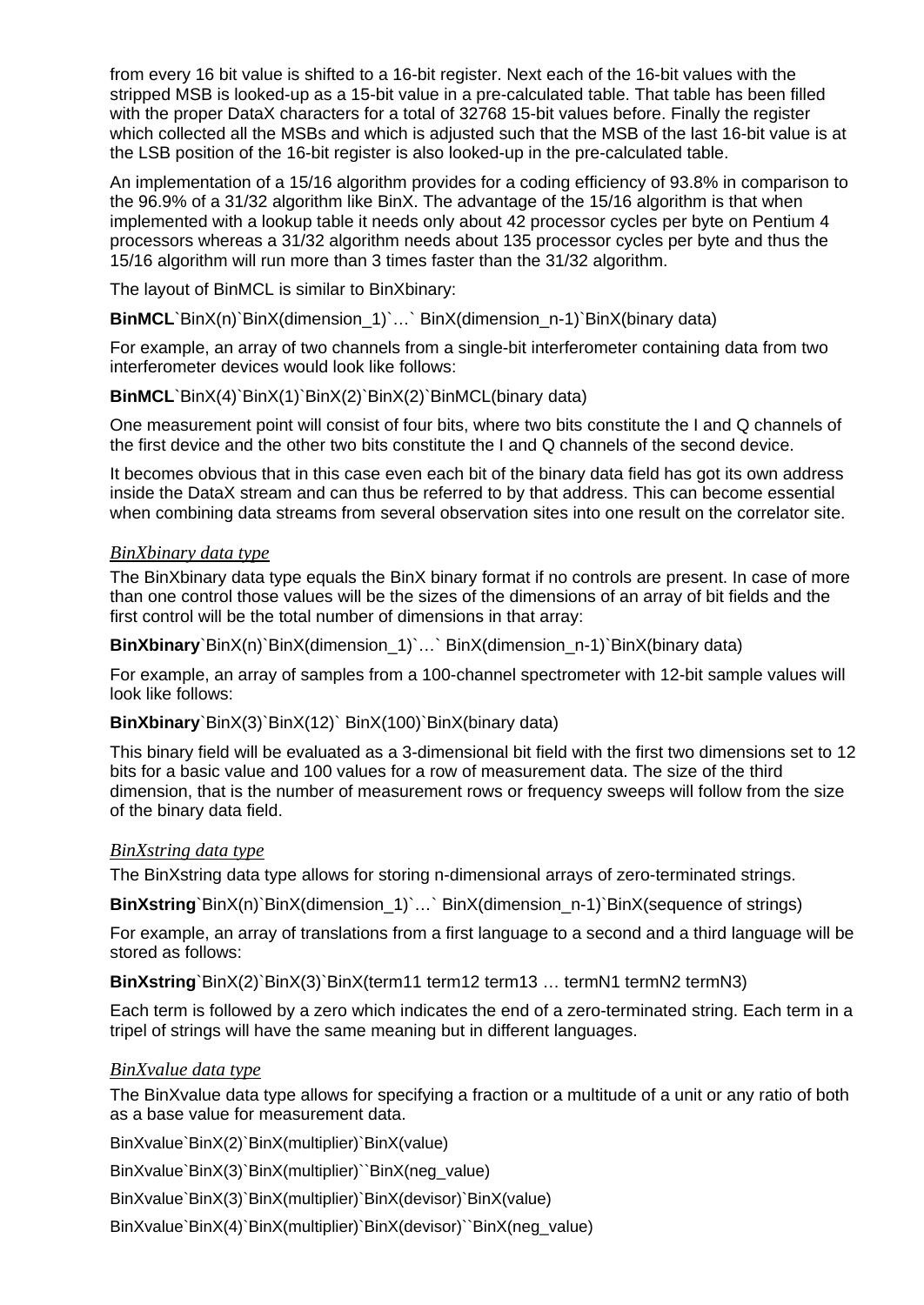BinXvalue`BinX(4)`BinX(multiplier)`BinX(devisor)`BinX(exponent)`BinX(value) BinXvalue`BinX(5)`BinX(multiplier)`BinX(devisor)`BinX(exponent)``BinX(neg\_value) BinXvalue`BinX(5)`BinX(multiplier)`BinX(devisor)``BinX(neg\_exponent)`BinX(value) BinXvalue`BinX(6)`BinX(multi[plier\)`BinX\(devisor\)``BinX](mailto:marko.cebokli@mors.si)(neg\_exponent)``BinX(neg\_value) BinXvalue`BinX(5)`BinX(multi[plier\)`BinX\(devisor\)`BinX\(b](mailto:radiosky@radiosky.com)ase)`BinX[\(exponent\)`BinX\(value\)](http://www.radiosky.com) BinXvalue`BinX(6)`BinX(multiplier)`BinX(devisor)`BinX(base)`BinX(exponent)``BinX(neg\_value) BinXvalue`BinX(6)`BinX(multi[plier\)`BinX\(devisor\)`Bin](mailto:brodrick@fastmail.fm)X(base)``BinX(neg\_exponent)`BinX(value) BinXvalue`BinX(7)`BinX(multiplier)`BinX(devisor)`BinX(base)``BinX(neg\_exponent)``BinX(neg\_value) A relative measurement value which is expressed as an integer will be combined with a multiplier,

a divisor, a base and an exponent in order to get to the actual measurement value. For example, a relative measurement value which represents a 1E-26 part of a base unit will be coded as follows:

BinXvalue `BinX(5)`BinX(1)`BinX(1)``BinX(26)`BinX(value)

## **BinXtimedata type**

The BinXtime data type allows for specifying a fraction or a multitude of a second or any ratio of both as a time basis.

BinXtime`BinX(2)`[BinX\(multiplier\)`BinX\(time\)](http://groups.yahoo.com/groups/erac-vlbi)

BinXtime`BinX(3)`BinX(multiplier)`BinX(devisor)`BinX(time)

BinXtime`BinX(4)`BinX(multiplier)`Bin[X\(devisor\)`BinX\(exponent\)`BinX\(time\)](http://workshop.eracnet.org/allbin.htm)

BinXtime`BinX(5)`BinX(multiplier)`BinX(devisor)``BinX(neg\_exponent)`BinX(time)

BinXtime`BinX(5)`BinX(multiplier)`BinX(devisor)`BinX(base)`BinX(exponent)`BinX(time)

BinXtime`BinX(6)`BinX(multiplier)`BinX(devisor)`BinX(base)``BinX(neg\_exponent)`BinX(time)

All time data refers to January, 1<sup>st</sup> 1970. The time increment to be used in order to get from that base time to an arbitrary point in time is specified accordingly to the rules of numbers as it was determined before. For example, a time increment of a millisecond will be coded as follows:

BinXtime `BinX(3)`BinX(1)`BinX(1000)`BinX(time)

## Identifier data type

An identifier is defined as a string that contains a @ sign. When it occurs as the first item in a line of a DataX file/stream then it will become the root of any subsequent information. An identifier represents the highest level in any information hierarchy.

The purpose of an identifier is to make all information items unique in a universal sense. "In a universal sense" means that the existence of a duplicate key is highly improbable and that this is true for all data that is collected on earth, on other planets, in other solar systems or at any other place in the universe.

This specification will not solve the problem how to make a key universally unique. Nevertheless the following recommendation aims at generating unique keys when collecting radio astronomy data on earth. The following story serves as a guide for the key generation recommendation:

"A person A born in B and collecting data in C with the equipment  $D$ "

The proposed generator rule will use the uppercase first letters from A and B, a locator specified accordingly to the locator system that is used in ham radio and it will take a shortcut for the equipment D. The components will be combined as follows:

## AB@C.D

Example:

The locator "EKD@JO64qc.RSpectro" consists of the following components:

· E - Eckhard, first name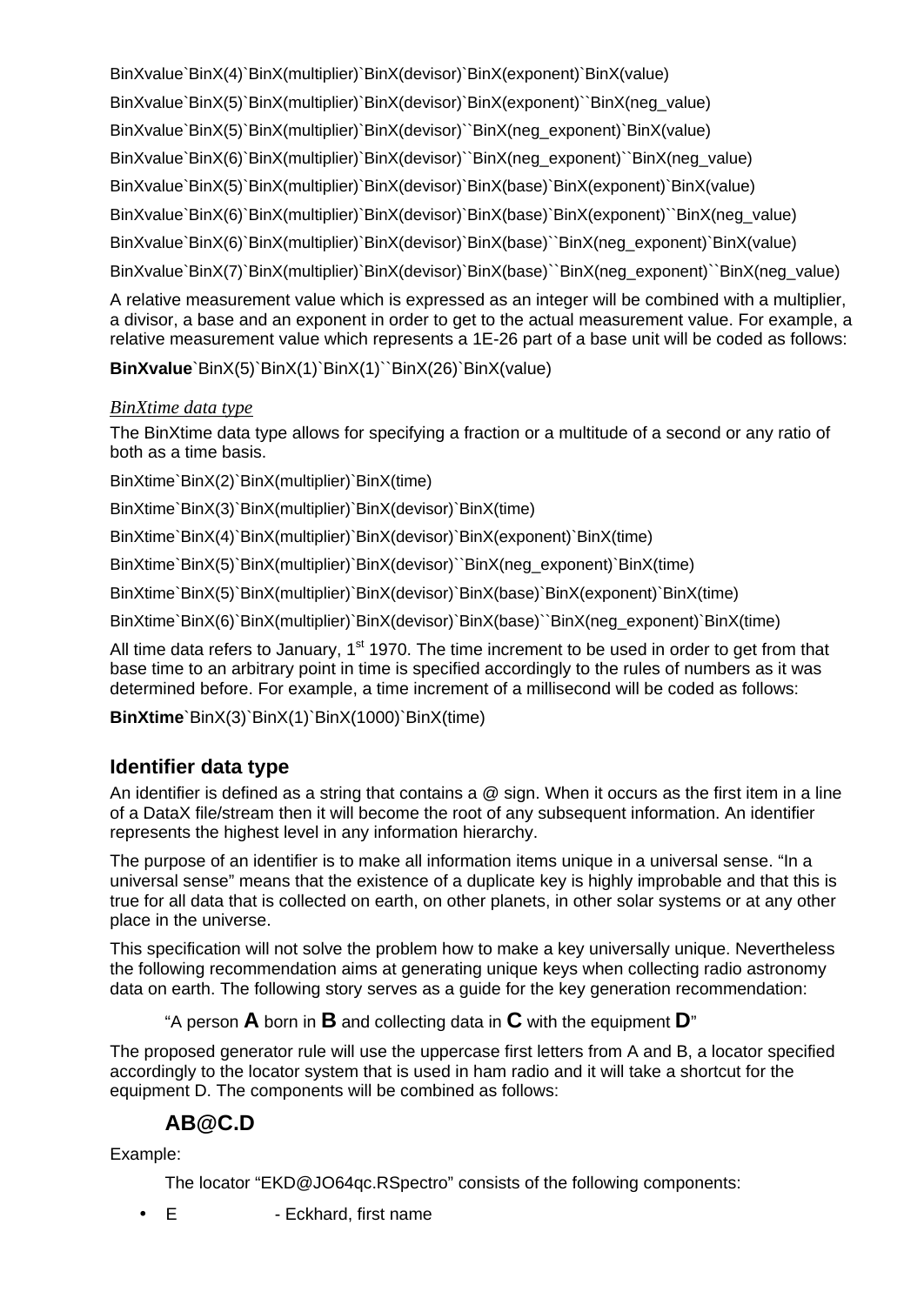- · K Kantz, last name
- · D Dambeck, place of birth
- · @ makes the string an identifier
- · JO64qc locati[on of the radio astronom](mailto:marko.cebokli@mors.si)y equipment
- · . separ[ator for convenient readi](mailto:radiosky@radiosky.com)ng
- · RSpectro short[cut for "Radio Frequen](mailto:brodrick@fastmail.fm)cy Spectrometer", the equipment

Besides the proposed key generation rule any other string of arbitrary length will suffice as long as it contains an @ sign like for example an email address.

Furthermore any digital signature can be taken as a component of the key. However, it has to be taken care for special characters. Whenever a special character is used as part of an identifier it has to be escaped by doubling it. This does not apply to an @ sign which has to occur alone since this makes the string an identifier.

#### Address data type

The purpose of an address is to avoid replication of items inside a DataX file/stream by establishing a reference to already existing items. The scope of an address is limited to the file/stream where i[t is contained in.](http://groups.yahoo.com/groups/erac-vlbi)

Theoretically it would be possible to refer to items in other DataX files/streams from inside a current file/stream because of the un[iqueness of information based on identifiers on](http://workshop.eracnet.org/allbin.htm) the root level. Despite of this possibility it is not recommended to do so since this would result in relying on a fixed, hard-wired structure of information.

When looking into the history of multiple decades of information representation in structures it becomes visible that each structure definition gets outdated after some time and will be adjusted, extended or completely redefined in order to satisfy changing needs. Thus continuing with a hardwired structure definition provides to relatively short-term data structures.

In opposite the DataX specification aims at long-term data structures that can easily be adjusted, extended or even partly redefined without breaking links to previously defined structures. However, this requires using full path information instead of addresses when referring to external data.

#### Addresslavout

An address is composed of integer numbers connected by a "-" (minus sign) where the sequence of integer numbers refers to an item's position in a file/stream information hierarchy. Addresses represent links to the items to which they point to.

Example:

0-0-1-0

An address can be used for example as the first item in a line whenever the items in that line have to be connected to a parent item that could not be reached by implicit DataX rules.

Example:

EKD@JO64qc.RSpectro,1073217600:DataX,2004-01-12 ,Antenna,dish 90cm

is equivalent to

EKD@JO64qc.RSpectro,1073217600 ,Antenna,dish 90cm 0-0:DataX,2004-01-12

and translates in both cases into the following structure

| 0           | EKD@JO64qc.RSpectro |
|-------------|---------------------|
| 0-0         | 1073217600          |
| $0 - 0 - 0$ | DataX               |
| $0 - 0 - 1$ | 2004-01-12          |
| $0 - 1$     | Antenna             |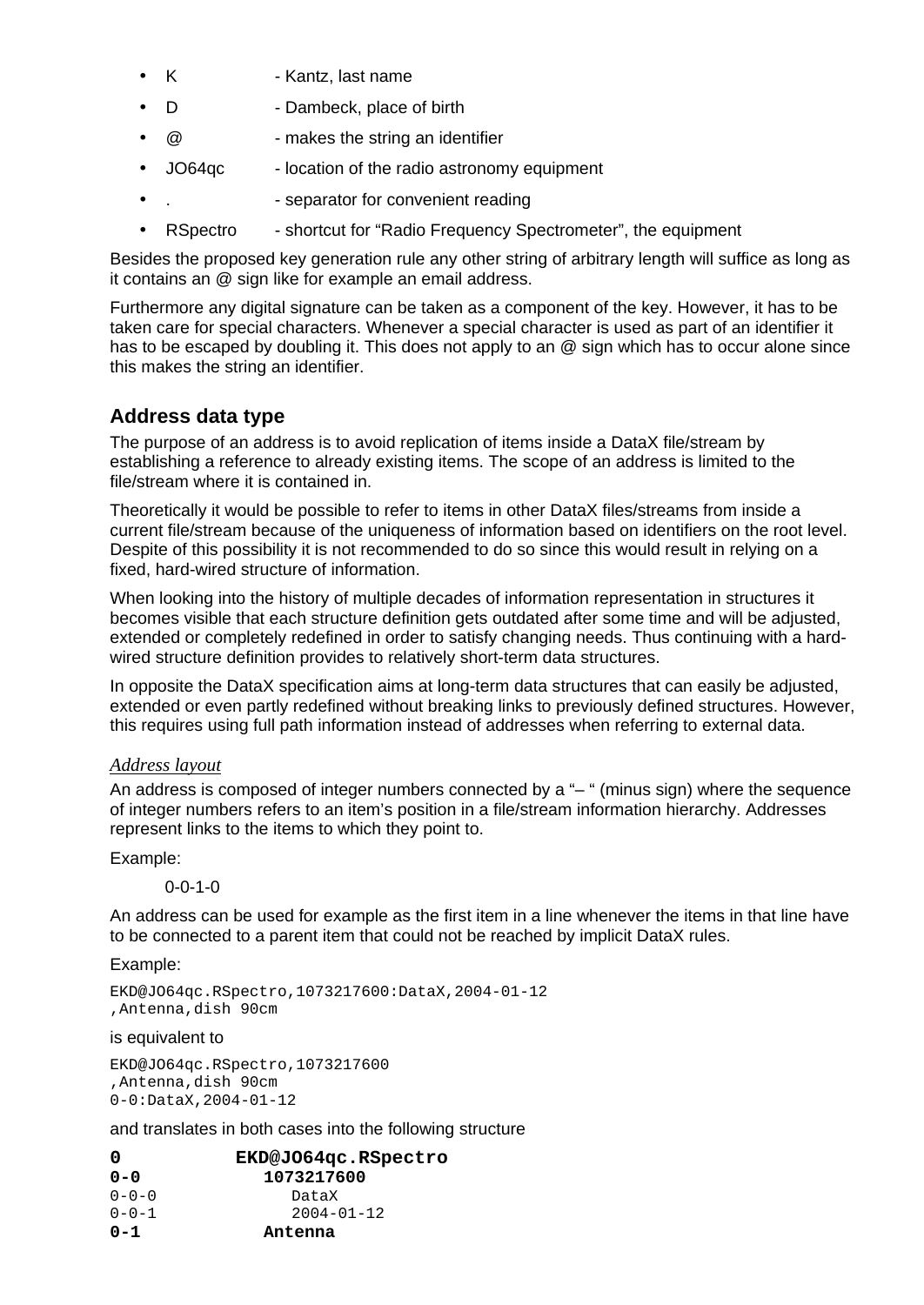#### Changemanagement

Addresses can also be of advantage if an existing structure needs to be expanded without breaking down running appli[cations that work with an](mailto:marko.cebokli@mors.si)d rely on those structures, e.g.

Old structure:

Frequency:GHz,10.600

New structure:

Frequency:GHz,10.600,start,step,end,default 0-2,10.500 0-3,0.00025 0-4,12.750 0-5,0-1

The new structure would look like follows:

| 0           | Frequency |
|-------------|-----------|
| $0 - 0$     | GHz       |
| $0 - 1$     | 10.600    |
| $0 - 2$     | start     |
| $0 - 2 - 0$ | 10.500    |
| $0 - 3$     | step      |
| $0 - 3 - 0$ | 0.00025   |
| $0 - 4$     | end       |
| $0 - 4 - 0$ | 12.750    |
| 0-5         | default   |
| $0 - 5 - 0$ | 10.600    |
|             |           |

The last value (0-5-0) would be the same as (0-1) since a link is pointing to the latter. This allows for staying compliant with the previous structure definition which had the default frequency on position (0-1). All applications which take the default frequency from that position will continue to work also with the new information structure. Additionally, new applications can take advantage of the extended set of information which provides for a start, step and end frequency in addition to the default frequency.

The example shows a second method how to stay compliant with older definitions where the new structure definition takes care about not breaking the link to existing applications. Together with the previously explained approach of using full path names instead of links wherever this is possible provides to a practical solution for changing data structures. Those can be maintained over long periods of time and for multiple generations of applications which work with structures that are adjusted, extended or partly redefined whenever those requirements evolve.

The ability to adjust, extend and partly redefine structures is considered to be of extreme importance in radio astronomy because of the long-term character of the data that this area is dealing with. A database entry showing business details of a company might be of low or no interest at all after a couple of decades since that company may have disappeared at that time. The opposite is the case with astronomical data. Having data from a radio source that was collected a couple of decades ago might be key for establishing dynamic models of that radio source. Thus the data has to be maintained in a readable form over a very long time. The DataX specification is committed to that goal.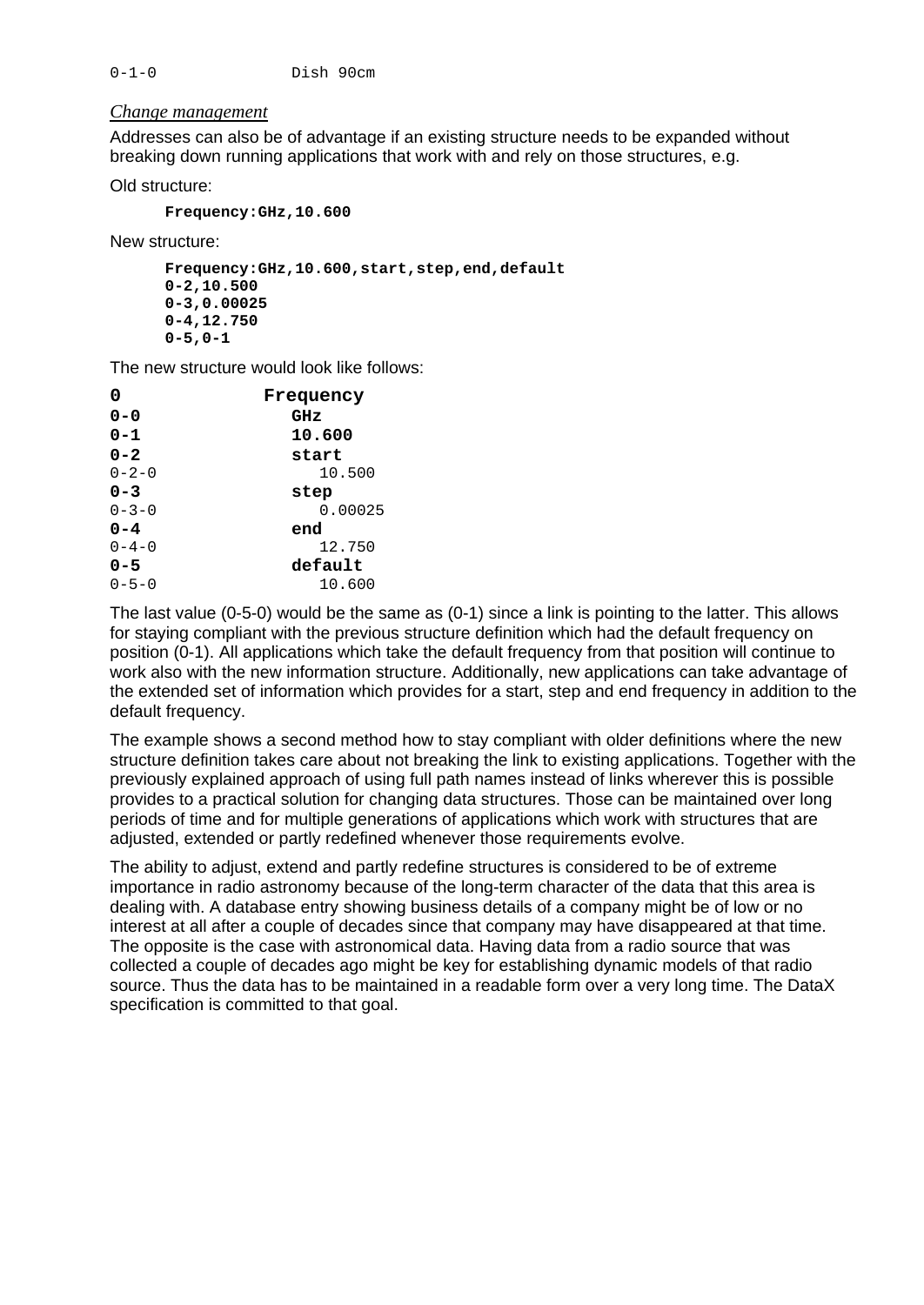## Framework functionality

Although the main purpose of a data collection is assembling real data it might be useful to have additional information available that describes the content of particular data fields. Those data are called metadata. Since a Da[taX file itself usually con](mailto:marko.cebokli@mors.si)tains various metadata, the description of those fields could be called meta-metadata. Instead, in the cont[ext of the DataX specifica](http://www.radiosky.com)tion that information will be referred t[o as Framework.](mailto:radiosky@radiosky.com)

#### Optional values

Framework information will be encapsulated by empty data fields as they are generated for example by a double colon '::' after a path specification. The items which follow that double colon will become the optional values which can be filled into the empty data field at the superior level.

For example:

source::Sun,Crab nebula,3C353

The values Sun, Crab nebula and 3C353 are the optional values that can be assigned to the subordinate collection of the 'source' item.

## **Comments**

A comment will be [identified by two empty data fields being at adjac](http://groups.yahoo.com/groups/erac-vlbi)ent levels, for example:

source:::This is the name of t[he observed source.](http://workshop.eracnet.org/allbin.htm)

Keywords as comment can be used to specify recommendations for the target field, for example: source:::limit:chars:80

The recommendation for the target field is to contain at most 80 characters.

#### Default values

Whenever an item is attached to an optional value that item becomes the default value and the optional value will be inserted as a real data item into the target location. However, the default value can be overwritten by inserting the optional value as a real data field into the DataX file:

::source:Sun ::source::Sun,Crab nebula,3C353 … :source:Crab nebula

First a default value 'Sun' as well as three options are specified for the 'source' item. Later the default value is overwritten by 'Crab nebula'.

#### Duplicate specifications

In case of multiple uniform data structures it might be useful to specify framework data only once. For example, if multiple channels exist that have the same data structure then the item that contains the channel number can be left empty which extends the following specifications to all channels:

Channel,::sample rate:Hz

#### Interpretation

A Framework will usually be defined in a special framework file which can be included into other DataX files by reference. The content of a Framework is intended for supporting data collection, e.g. by providing useful default and optional values as well as by explaining the meaning of data fields and how to fill them. It will never constrain information on any level although it might contain certain recommendations for constraining items e.g. for the number of characters as in

source:::limit:chars:80

However, It is up to the user of the Framework to adhere to those constrains or not.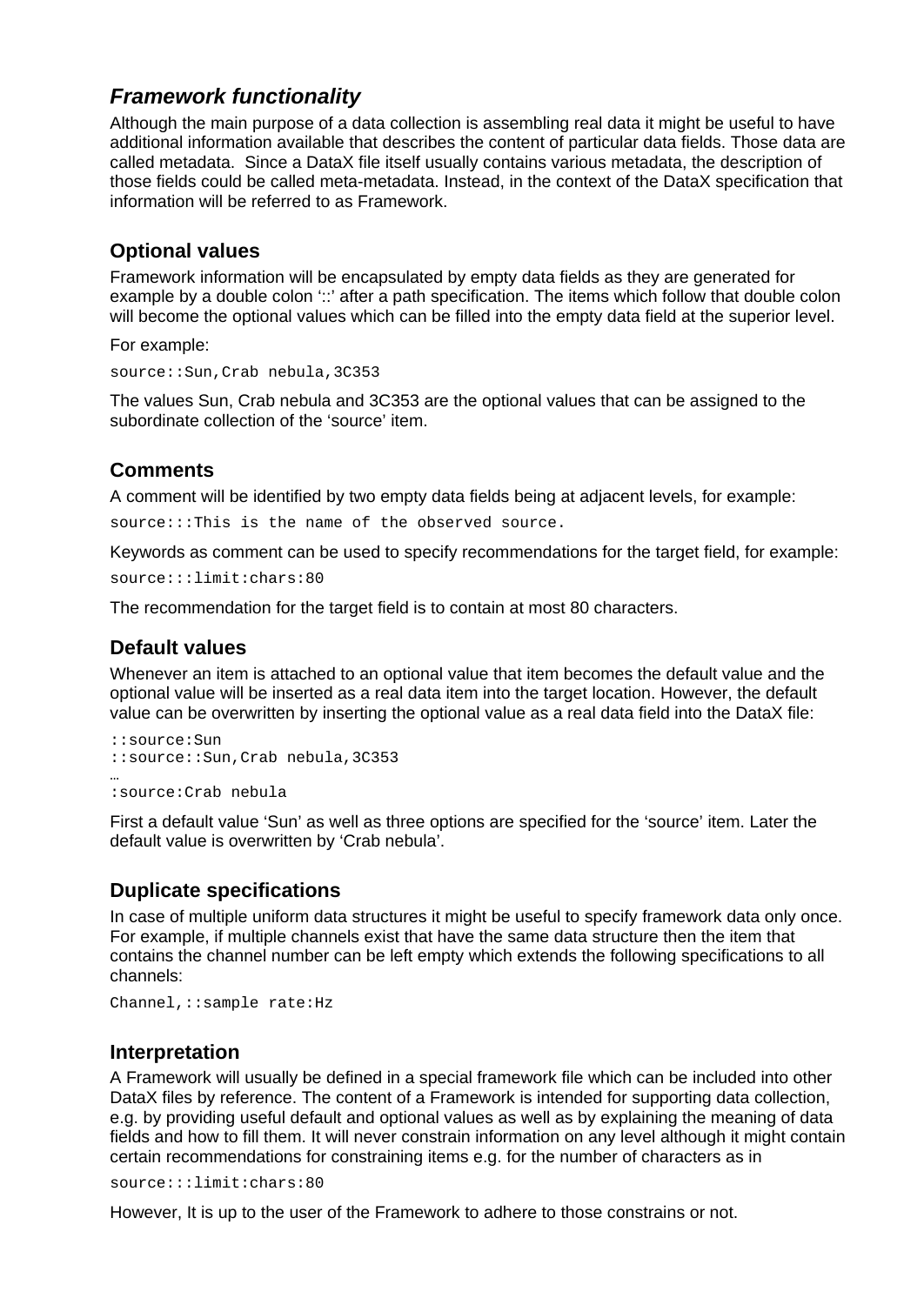## Data integrity

The purpose of a data integrity support is to allow for detecting data corruption on the one hand and to provide a concept for retrieving as much as possible valid data from a corrupted file/stream on the other hand.

The data integrity support in [a DataX file/stream is ba](mailto:radiosky@radiosky.com)sed on a l[ine as the smallest unit w](http://www.radiosky.com)here data corruption can be detected. Therefore a checksum can be added to the end of a line which is calculated from all character[s in front of the checks](mailto:brodrick@fastmail.fm)um plus a line number which replaces the checksum temporarily.

The checksum will be written as a binary field starting with a semicolon as field separator in front of it. Whenever there is a binary field in the end of a line it has to be the checksum.

On the other hand it is not forced to include a checksum. However, in this case the last field in a line must not contain a Binary item.

## Checksum calculation

The checksum is based on one or multiple symbols of the Binary data format. Dependent on the number of binary symbols in the last field of a line the base of the checksum will be 216 to the power of that number, e.g.  $216*216 = 46656$  in case of two symbols or 10077696 in case of three.

The number of sy[mbols should be chosen based on the size of a lin](http://groups.yahoo.com/groups/erac-vlbi)e. It can vary from one line to the other. For short lines with text only one symbol might be sufficient. In case of many Gigabytes of data in a single item, e.g. from an [audio/video file or when wrapping another huge](http://workshop.eracnet.org/allbin.htm) DataX file as binary data in an item, it might be recommended to take multiple symbols as checksum. There is no conceptual limit on the number of symbols in a checksum.

After establishing the number of symbols the checksum will be calculated as the remainder when dividing the complete line by the base of that checksum. Before performing that calculation the checksum field will be filled with the line number beginning with one for the line which contains an identifier at the first position.

Example: Single symbol checksum

| ъ.<br>∽<br>., |  |
|---------------|--|
|---------------|--|

| Character | Value | Remainder                   |
|-----------|-------|-----------------------------|
|           | 44    | $44 \% 216 = 44$            |
| D         | 68    | $(44*256+68)$ % 216 = 100   |
| a         | 97    | $(100*256+ 97)$ % 216 = 209 |
|           | 116   | $(209*256+116)$ % 216 = 52  |
| a         | 97    | $(52*256+97)$ % 216 = 17    |
|           | 59    | $(17*256+59)$ % 216 = 91    |
|           | 55    | $(91*256+55)$ % 216 = 23    |

The character corresponding to symbol 23 will be  $23 + 32 = 55$  accordingly to the previously described rules for generating the Binary data type. That value is equivalent to the '7' character. Thus the line with checksum would look like follows (be unchanged in this special case):

#### ,Data;7

The receiver of that line will do the same calculations and will be able to compare the result to the checksum that is written in the end of the line. Before performing the calculations the receiver needs to replace the checksum with the line number generated on the receiver's site. Thus the line number will also be checked without being actually transferred.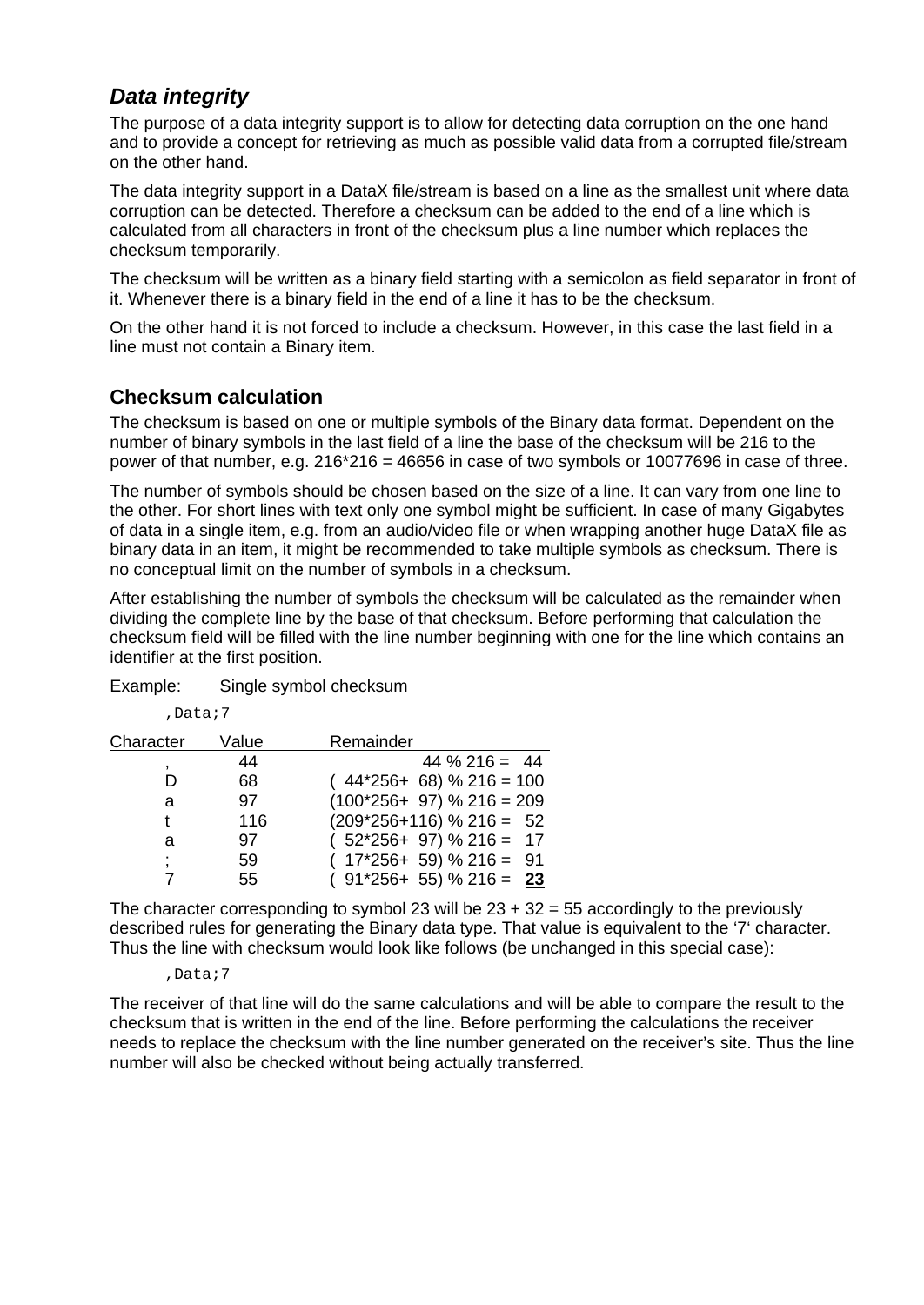## Corrupted data retrieval

Occasionally it may happen that a single byte or a series of bytes in a file/stream get corrupted. While the checksum allows for detecting corrupted lines it will not help to reconstruct the previous content. Therefore it will depend on the valid lines if some information can be restored. Given the current path in the DataX file[/stream was not change](mailto:marko.cebokli@mors.si)d by the corrupted line all other data will keep their positions in the informat[ion hierarchy and thus ca](mailto:radiosky@radiosky.com)n be use[d further. Only the corrupt](http://www.radiosky.com)ed data lines will be lost in this case.

However, if the corrupted line changed the current path in the DataX file/stream all subsequent information may go to the wrong place if the line after the corrupted one used the current path. In this case only human editing can help to restore the valid data lines properly by opening the DataX file/stream and editing it in a text editor as far as the intended structure is known or can be derived.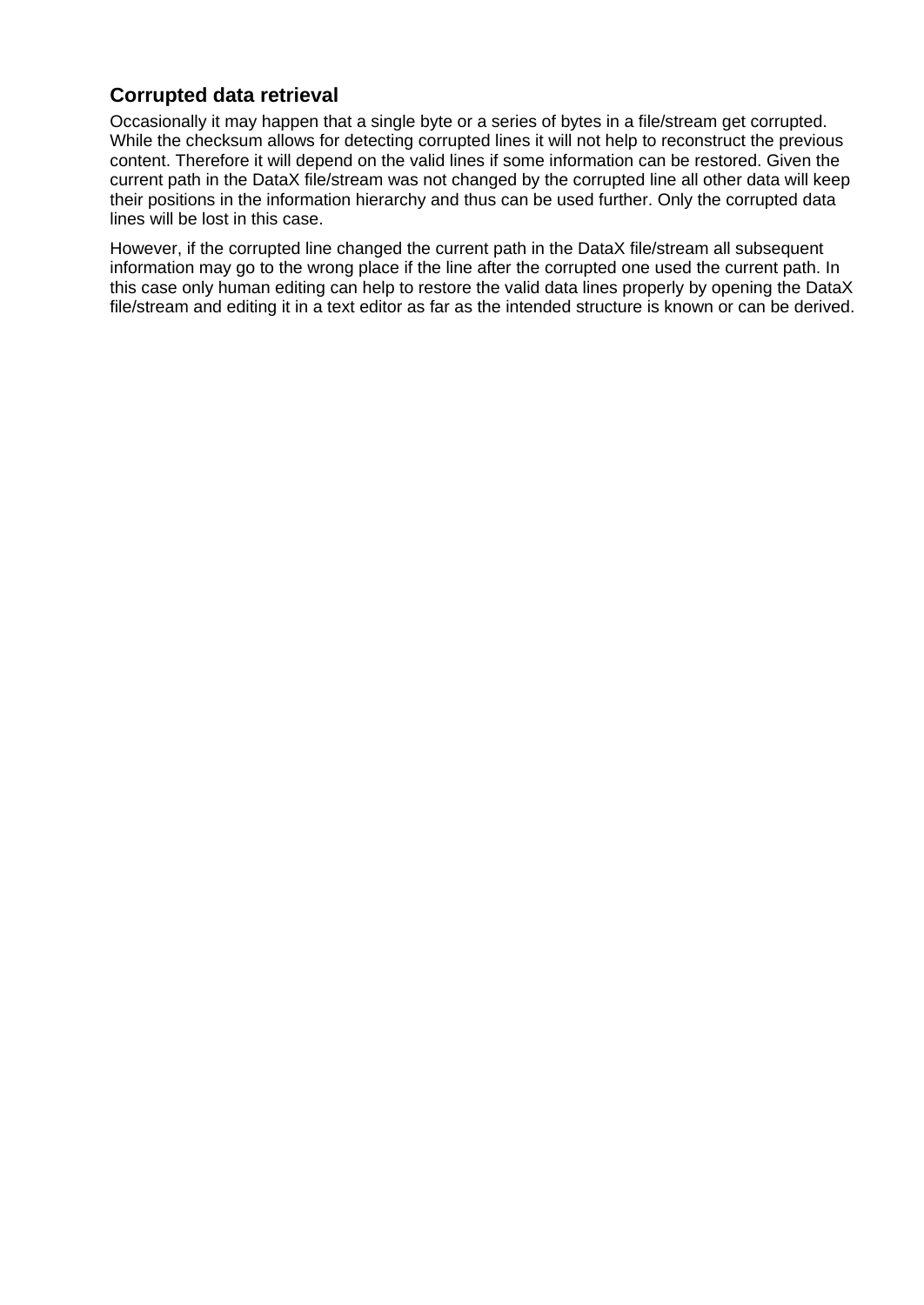## DataX repository

When a computer generates a DataX file or receives a DataX stream from another computer the content of the DataX file/stream will usually be stored on hard disk. The following repository structure allows for storing D[ataX files on hard disk w](mailto:marko.cebokli@mors.si)ithout worrying that any previous files get overwritten.

The key for getting to unique [path/file names is the cr](mailto:radiosky@radiosky.com)eation tim[estamp of a DataX file/str](http://www.radiosky.com)eam. As a general rule the creation tim[estamp on position "0-](mailto:brodrick@fastmail.fm)1" always follows an identifier on position "0-0" in each DataX file/stream. This is one of the predefined characteristics of a DataX file/stream where functionality is based on and thus it must be preserved forever.

The folder hierarchy in a DataX repository is defined as follows:

- 1 DataX
- 2 Year
- 3 Month
- $4 Dav$
- $5 -$  Hour
- 6 Minute
- 7 Seconds
- 8 Milliseconds
- $9 ...$

Dependent on the time period that is spanned by a DataX file the actual file will be for example in a 'Seconds' folder or on a higher or lo[wer level. The file names are constructed as follo](http://workshop.eracnet.org/allbin.htm)ws:

Year-Month-Day\_utcHourMinuteSecondsMilliseconds\_Identifier.csv

Under the assumption that for any given identifier there will only be one file at a time the above filename will be universally unique. The extension .csv allows for opening that file conveniently in an Excel spreadsheet for review.

Example: DataX repository with a 6 minute and a millisecond time period file

DataX

2004

| <b>2004</b>                                          |
|------------------------------------------------------|
| Jan                                                  |
| 20th                                                 |
| utc06                                                |
| 06m                                                  |
| 12 <sub>m</sub>                                      |
| 18 <sub>m</sub>                                      |
| 24m                                                  |
| 2004-01-20_utc06h24m_EKD@JO64qc.RSpectro.csv         |
| 31 <sub>m</sub>                                      |
| 47s                                                  |
| 719 <sub>ms</sub>                                    |
| 2004-01-20_utc06h31m47s719ms_EKD@JO64qc.RSpectro.csv |
|                                                      |

In addition to the uniqueness of each file in the above structure another advantage is that information can be found and reviewed easily. Furthermore information can be taken out in any portion and send over by conventional means like diskette, CD, DVD, ftp file or any other medium or channel to another party.

#### Example:

Sending over all observation data from a given day to another party would require to zip the folder of that day and to send it over by any file exchange medium or channel. The receiver would drop it into the DataX repository since the newly received files will be unique and no danger exist that any existing files get overwritten.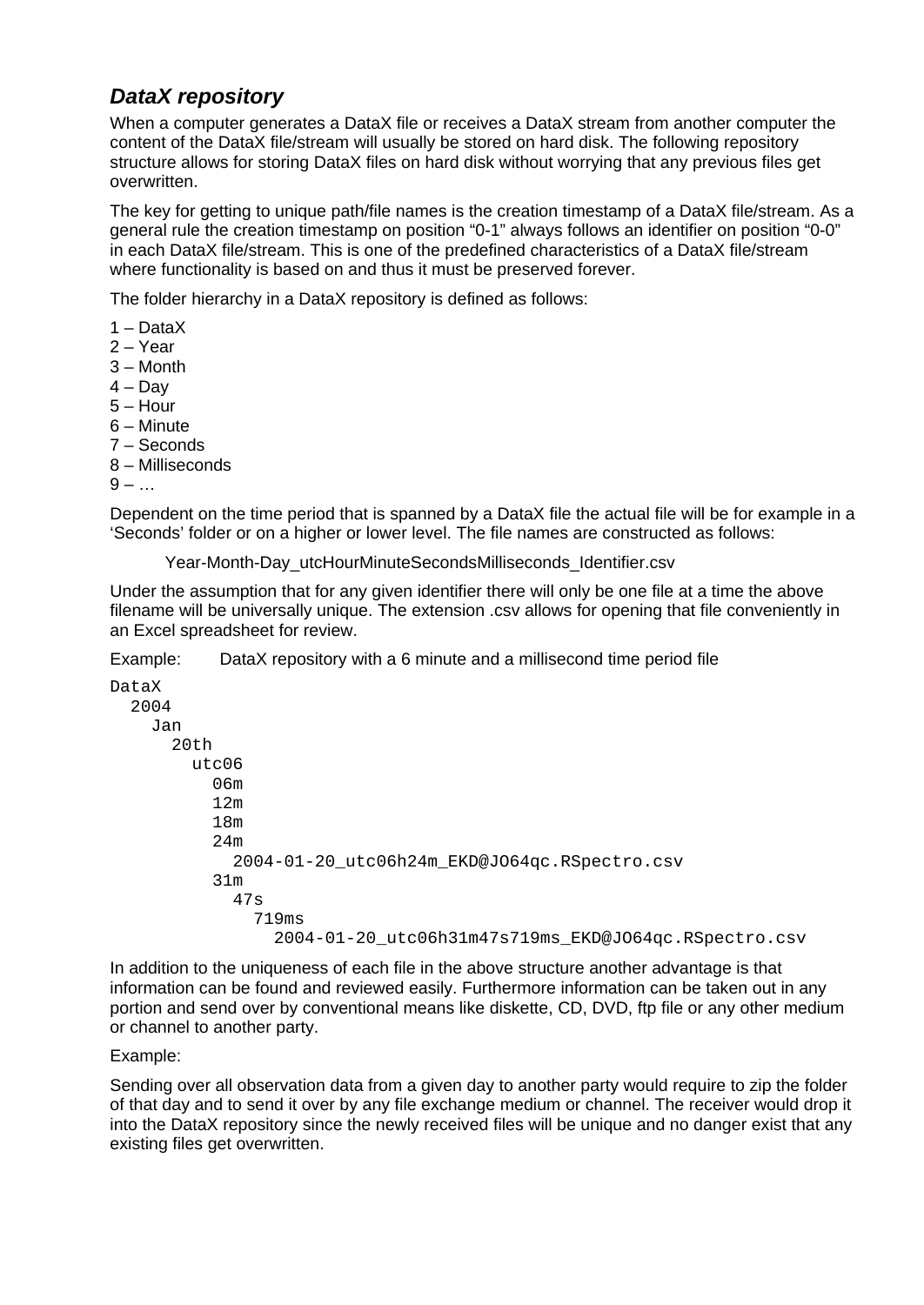## Versioning

Information can be incorrect or uncompleted at creation time or it can change with time. Therefore a method is needed that allows for implementing corrections, extensions and changes. Since the creation timestamp of existin[g information must not c](mailto:marko.cebokli@mors.si)hange an additional requirement emerges from maintaining multiple versions of a given DataX file in the repository.

The main tool to add version[s of existing files to the D](mailto:radiosky@radiosky.com)ataX repo[sitory is to assign a new t](http://www.radiosky.com)imestamp to the zero position in the su[b-collection of the curr](mailto:brodrick@fastmail.fm)ent timestamp. Every subsequent version will do the same and will assign a new timestamp to the zero position in the sub-collection of the current timestamp. The identifier of the operator who introduced the change will also be written to the new sub-collection which contains already the new timestamp at the first position.

Example: EKD@JO64qc.RSpectro,1073217600 ,Frequency:GHz,10.600 ,Bandwidth:KHz,250

The frequency information will be changed from 10.6 GHz to 10.55 GHz by an operator with the identifier [kantz@wegalink.com](mailto:kantz@wegalink.com) about two weeks later:

EKD@JO64qc.RSpectro,1073217600,1075123807 ,Frequency:GHz,10.600 ,Bandwidth:KHz,250 0-0:kantz@wegalin[k.com,0-2,Frequency:GHz,10.55](http://groups.yahoo.com/groups/erac-vlbi)

The second information block can be [read as follows:](http://workshop.eracnet.org/allbin.htm)

- · This information belongs to the identifier EKD@JO64qc.RSpectro
- · There is an initial information available with the timestamp 1073217600
- · A changed version has been created with the timestamp 1075123807
- · The initial information had a Frequency: GHz, 10.600 and a Bandwidth: KHz,250
- · The operator who introduced a change has the identifier kantz@wegalink.com
- · The changed version has an unchanged bandwidth (address 0-2)
- · The changed version has a Frequency: GHz, 10.55

Summarizing the versioning procedure one can say that a new version of existing information will be created by extending the path to the current timestamp with a new timestamp. Subsequently the identifier of the operator who introduced the change will be added. Further the unchanged information as well as the changed information will be added to the same collection.

## Multiple versions in the repository

A change to an existing file can be made using the same identifier but also using any other identifier. This means that any operator can change any information for any identifier.

The storage of changed information will be done same as before using the timestamp and the identifier of the operator who generated the changed information. Additionally a link is added to the position where the original file is stored. In order to avoid any conflicts the links to changed versions of a file will be written into a subdirectory with the same name as the file but without using the .csv extension.

The decision to use the original information or any of the changed versions is up to the user of that information. A user being interested in the most recent information will have to look first for a folder with the same name as the requested file but without the .csv extension. In case there is such a folder the links found in that folder will be searched for the most recent one.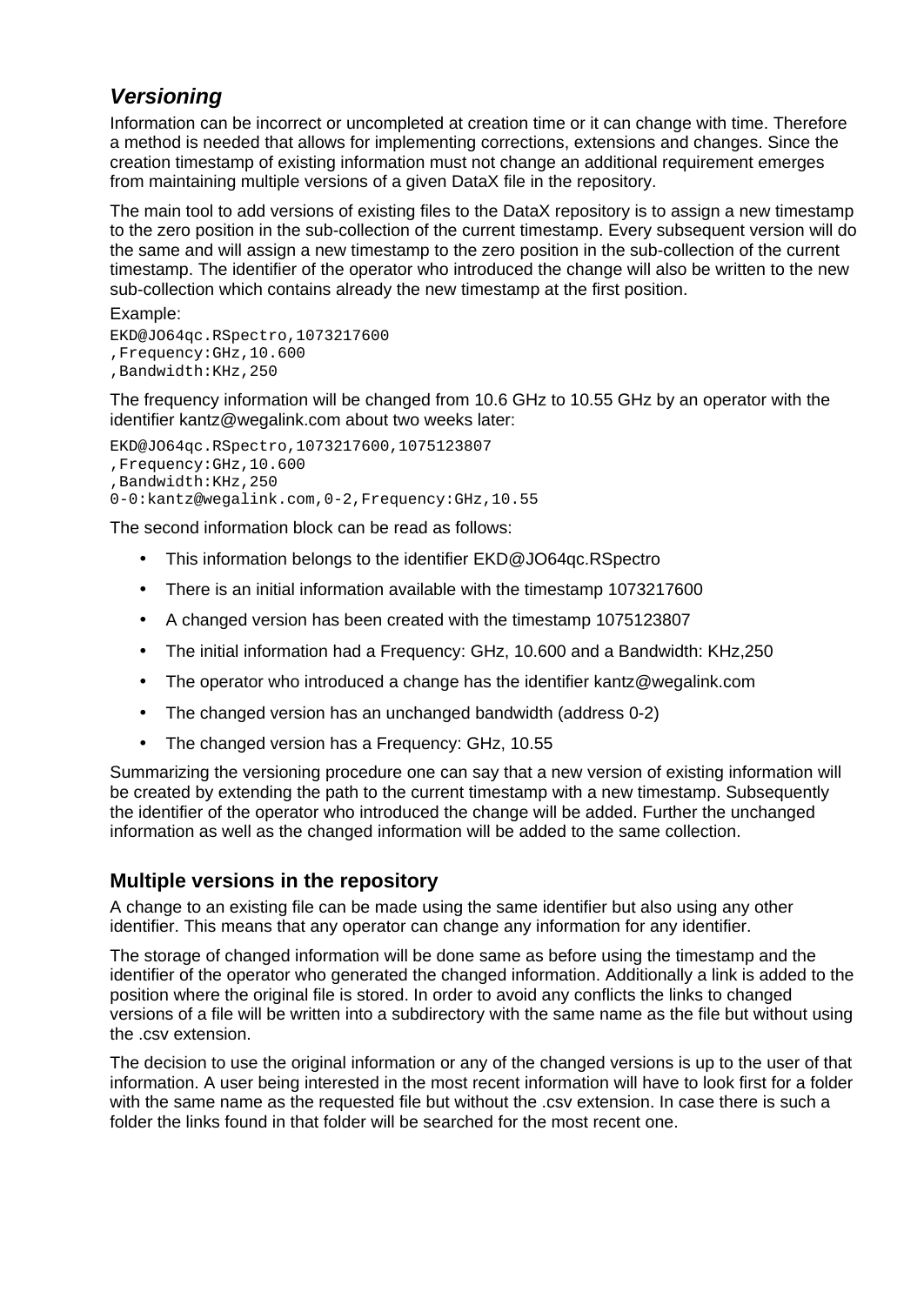```
Example:
DataX
   2004
      Jan
        12th
          utc06
             18m
               2004-01-12_utc06h18m_EKD@JO64qc.RSpectro.csv
               2004-01-12_utc06h18m_EKD@JO64qc.RSpectro
                  Link to: DataX/2004/Jan/26th/utc13/31m/47s/
                                 2004-01-26_utc13h31m47s_kantz@wegalink.com.csv
        26th
          utc13
             31m
               47s
                  2004-01-26_utc13h31m47s_kantz@wegalink.com.csv
```
The example contains an original file which was generated on January,  $12<sup>th</sup>$  by an operator's equipme[nt with the identifier EK](mailto:kantz@wegalink.com)D@JO64qc.RSpectro. On January, 26th it was changed by an operator with the identifier [kantz@wegalink.com.](mailto:kantz@wegalink.com) A link to the changed information was established in a subfolder at the position of the original file.

For determining if [a given file/stream contains the original informatio](http://groups.yahoo.com/groups/erac-vlbi)n or changes to previous information the timestamp at position 0-0 will be examined. If it has a sub-collection attached and if there is another timestamp on positi[on 0 of the sub-collection it is changed informatio](http://workshop.eracnet.org/allbin.htm)n. Otherwise it is the original information.

## Request/Response procedure

First the event of sending a request and receiving a response will be described for which subsequently a support will be defined:

- · An initiating party issues a request for a subset of data that belongs to a given identifier
- · A responding party has the desired information and sends it over to the initiator
- · The initiator adds the received information to its DataX repository
- · The initiator can send requests and receive responses with a high frequency
- · A response will always be the original file with an unchanged timestamp or a subset of it
- · For different requests multiple responses can arrive for the same original file
- · Multiple original files respectively their subsets can arrive in response to a single request

#### Storing request/response streams

The procedure of sending requests and receiving responses has been defined as a high frequency process. Usually there can be multiple requests/responses per second dependent on the bandwidth between the computers. Therefore storing request/response streams need to be done with a small time slot, for example one millisecond.

Furthermore it has been defined that multiple responses can arrive for the same original file from another computer, for example when first requesting only a small subset of data and later asking for the complete file. All of those copies will have the same identifier and the same timestamp since they were derived from the same original file. Therefore multiple copies need to be maintained in order not to overwrite the file at the position which the original file occupies.

This will be achieved by storing all responses in the same directory as the request file. That file will have a unique location since the time slot for those files has been chosen based on that assumption. When a new response was received and stored subsequently a link will be established in the file system at the position that was occupied by the original file and that link will point to the last received copy of the original file respectively a subset of it.

The described procedure will not make problems as long as each subsequent response will contain more data out of the original file than the previous responses. Otherwise some data will be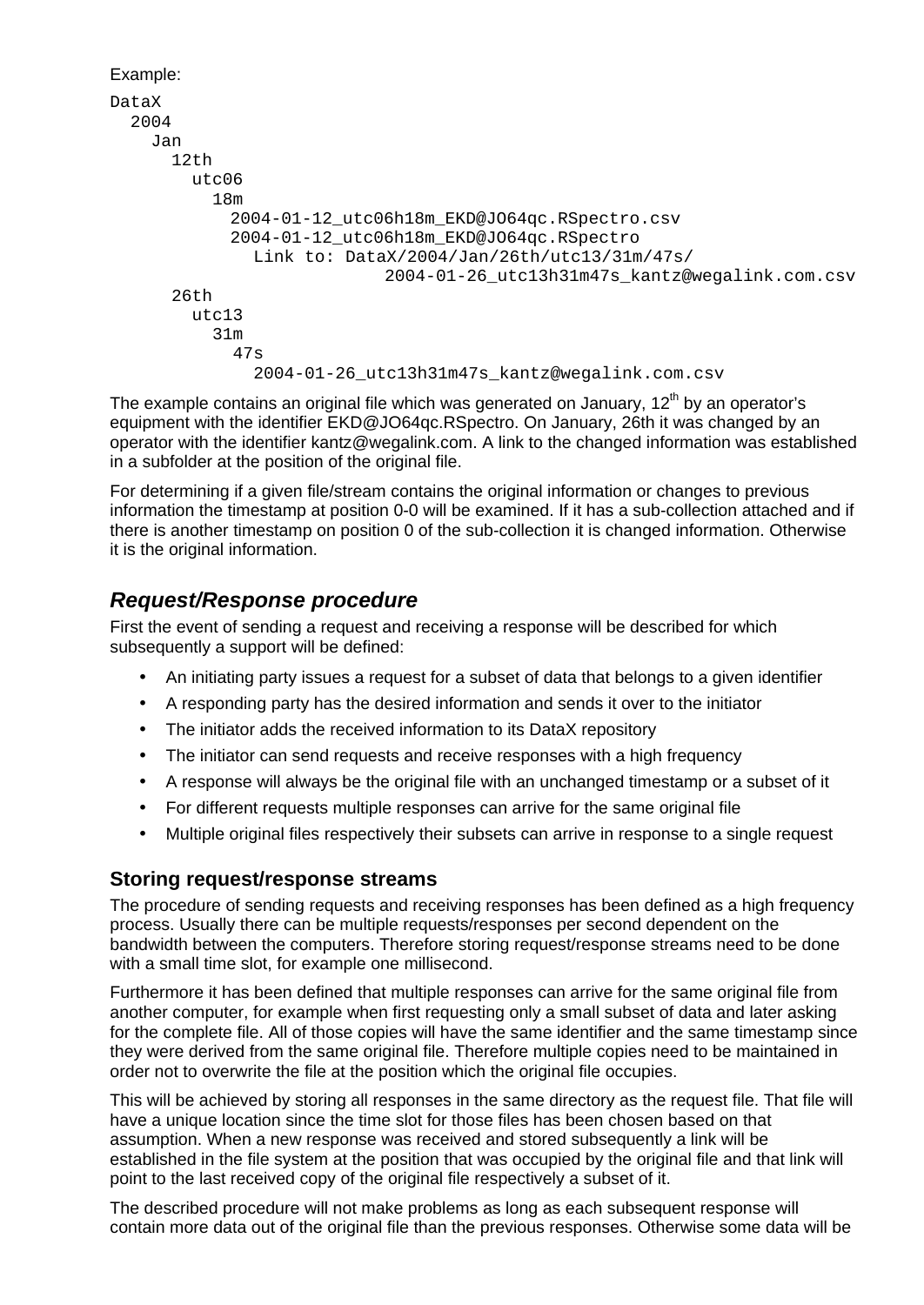lost on the file's original position. However, it will be preserved in the copies of that file. Since this is a special case which can not be solved by the described procedure the initiator is responsible for handling that situation. One possibility is to send requests for an ever growing subset of data or otherwise the initiator could choose to merge the received response files.

A DataX repository with som[e request/response data](mailto:marko.cebokli@mors.si) in it could look like follows:

| DataX                                            |                 |     |                                          |
|--------------------------------------------------|-----------------|-----|------------------------------------------|
| 2004                                             |                 |     |                                          |
| Jan                                              |                 |     |                                          |
| 20th                                             |                 |     |                                          |
|                                                  | utc06           |     |                                          |
|                                                  | 00 <sub>m</sub> |     |                                          |
|                                                  | Link            | to: | DataX/2004/Jan/20th/utc17/31m/47s/719ms/ |
|                                                  |                 |     | 2004-01-20 utc06h00m EKD@JO64qc.csv      |
|                                                  | 10 <sub>m</sub> |     |                                          |
|                                                  | Link            | to: | DataX/2004/Jan/20th/utc17/31m/47s/719ms/ |
|                                                  |                 |     | 2004-01-20_utc06h10m_EKD@JO64qc.csv      |
|                                                  | utc17           |     |                                          |
|                                                  | 31 <sub>m</sub> |     |                                          |
|                                                  | 47s             |     |                                          |
| 719 <sub>ms</sub>                                |                 |     |                                          |
| 2004-01-20_utc17h31m47s719ms_EKD@JN58xf.Lyra.csv |                 |     |                                          |
| 2004-01-20_utc06h00m_EKD@JO64qc.csv              |                 |     |                                          |
| 2004-01-20_utc06h10m_EKD@JO64qc.csv              |                 |     |                                          |

In the above repository example a request file from an initiator with the identifier EKD@JN58xf.Lyra has been sent out in order to get measurement data from the identifier EKD@JO64qc.RSpectro. The response consisted of two files from the information hierarchy below the EKD@JO64qc.RSpectro identifier and those files have been put into the same directory where the request file is located. Subsequently, links were established in the file system in order to make the files available on the original position where they are supposed to be based on their timestamps.

Thus the request/response procedure offers writing copies of remote DataX repositories to the local DataX repository same as they would be transferred by a conventional storage medium. All communication to remote computers is based on DataX streams which are preserved in the DataX repository and can thus easily be reviewed.

#### Request structure

Requesting information from another party will consist of general elements that identify a request and it will contain additional elements that describe the information which is wanted in detail. The detail request information has to be agreed between communicating parties whereas the general elements will always apply.

#### **General requestelements**

The QUERY item that was specified in the scope of the DataX specification (96, back apostrophe) will be defined as the general element for a request as soon as it appears at the position 0 in any collection. In this case the initiator wants to receive the complete collection which is available in the DataX repository of the responding party along with all sub-levels. The identification of the initiator will be at position 0 in the subordinate collection to the general request item.

#### Example:

EKD@JO64qc.RSpectro,`,EKD@JN58xf.Lyra

The initiator with the identifier EKD@JN58xf.Lyra wants to receive all information which is available under the EKD@JO64qc.RSpectro identifier. Since this might be a huge data volume some restrictions related to the time period could be added to the request in order to limit the amount of data for the expected answer. However, this belongs to the additional elements that have to be used in agreement by both communicating parties.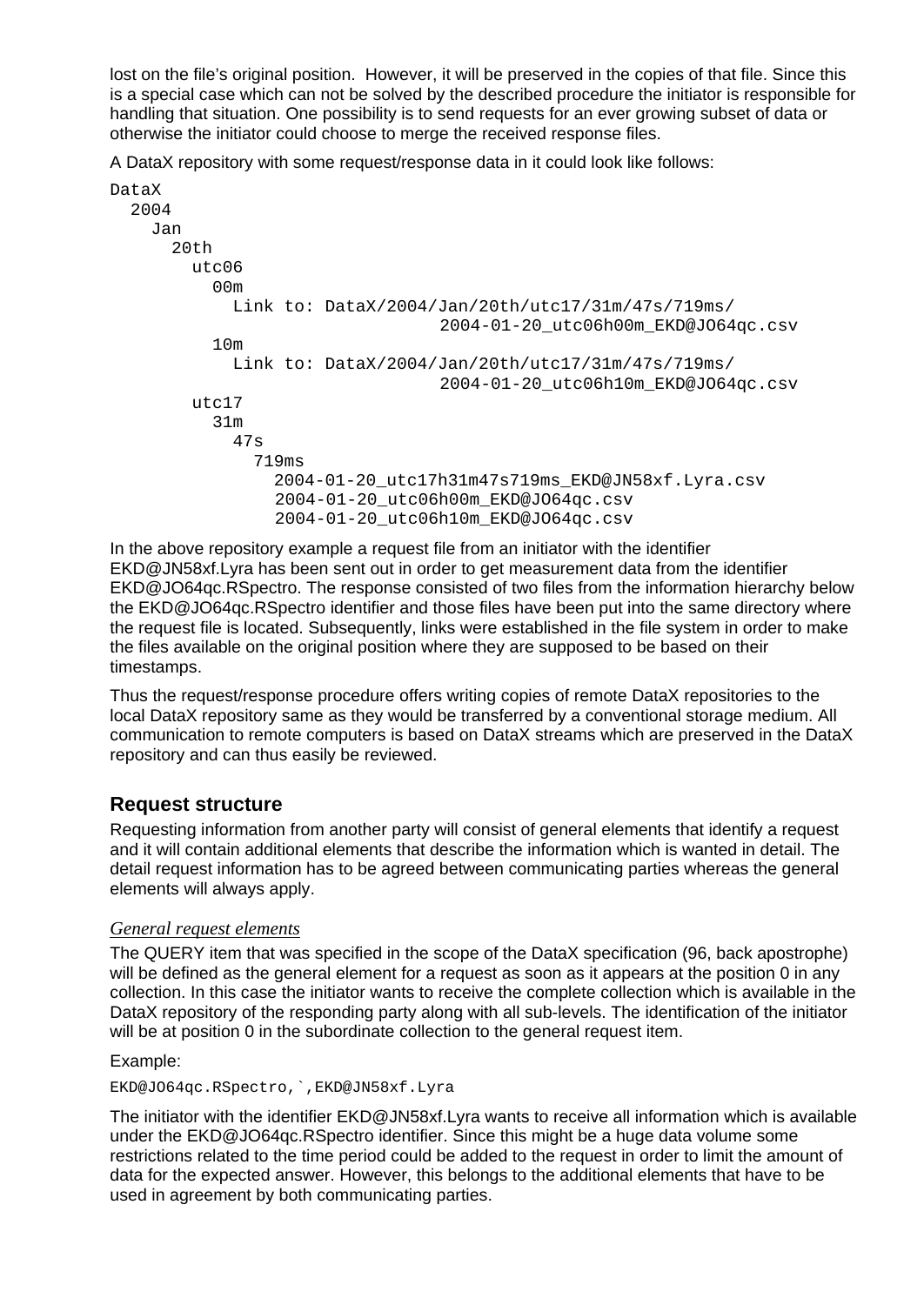A general element for constraining a request is to put wanted items into the collection with the QUERY item at the first position. This constrains the request to the subset of data that is below those items in the information hierarchy.

Example:

EKD@JO64qc.RSpectro:`,Freq[uency,Bandwidth](mailto:marko.cebokli@mors.si) 0-0,EKD@JN58xf.Lyra

In the above example only th[e frequency and the ban](mailto:radiosky@radiosky.com)dwidth ar[e requested. This would e](http://www.radiosky.com)xclude the huge amount of measureme[nt data which is organi](mailto:brodrick@fastmail.fm)zed for example under the Data item, however, all files would be returned where a Frequency and a Bandwidth item are available on the second level just below the identifier. This still might be a huge amount of files and thus also in this case a time constraint would be useful.

A running response stream can be stopped at any time by the initiator. The general element to stop a response stream is to put a QUERY item in the place of the initiator with the initiator's identifier on the 0 position of the subordinate collection to the Stop element.

Example:

EKD@JO[64qc.RSpectro,`,`,EKD@](mailto:kantz@wegalink.com)JN58xf.Lyra

The above example stops [the data stream comin](mailto:kantz@wegalink.com)g from the responder's DataX repository with the identifier EKD@JO64qc.RSpectro and going to the initiator's site with the identifier EKD@JN58xf.Lyr[a.](http://groups.yahoo.com/groups/erac-vlbi)

#### Requestor identifiers

A single back apostrophe followed by an initiator's identifier requests a list of all identifiers. The response will consist of one entry for each identifier along with the earliest available timestamp.

Example:

`,EKD@JN58xf.Lyra

The answer to the above request for identifiers could look like follows:

EKD@JO64qc.RSpectro,1073212000

That response informs the initiator about the availability of data for the EKD@JO64qc.RSpectro identifier beginning at a time given by the timestamp 1073212000 in seconds after January 1<sup>st</sup>, 1970 in UTC.

#### **Time constraint**

A time constraint belongs to the additional elements in the request/response procedure which has to be agreed between both communicating parties. A structure could be as follows:

EKD@JO64qc.RSpectro,`,EKD@JN58xf.Lyra 0-0:begin:utc,1073217400 :end:,1073217800 :step:sec,20

In the above example data from a 400 second time period is requested and samples are expected to follow each other with a 20 second time step. Those data could be used e.g. as preview data.